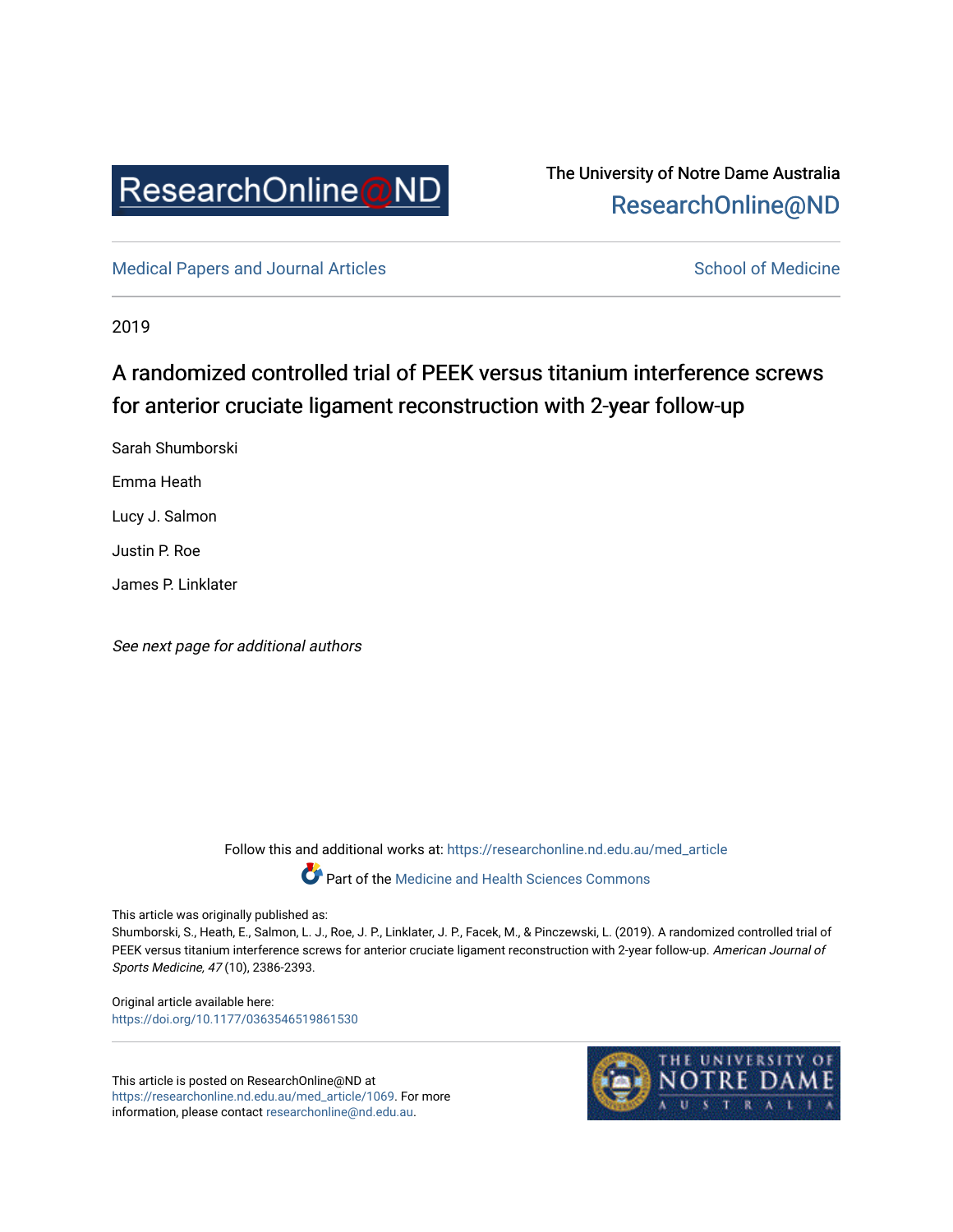### Authors

Sarah Shumborski, Emma Heath, Lucy J. Salmon, Justin P. Roe, James P. Linklater, Michael Facek, and Leo Pinczewski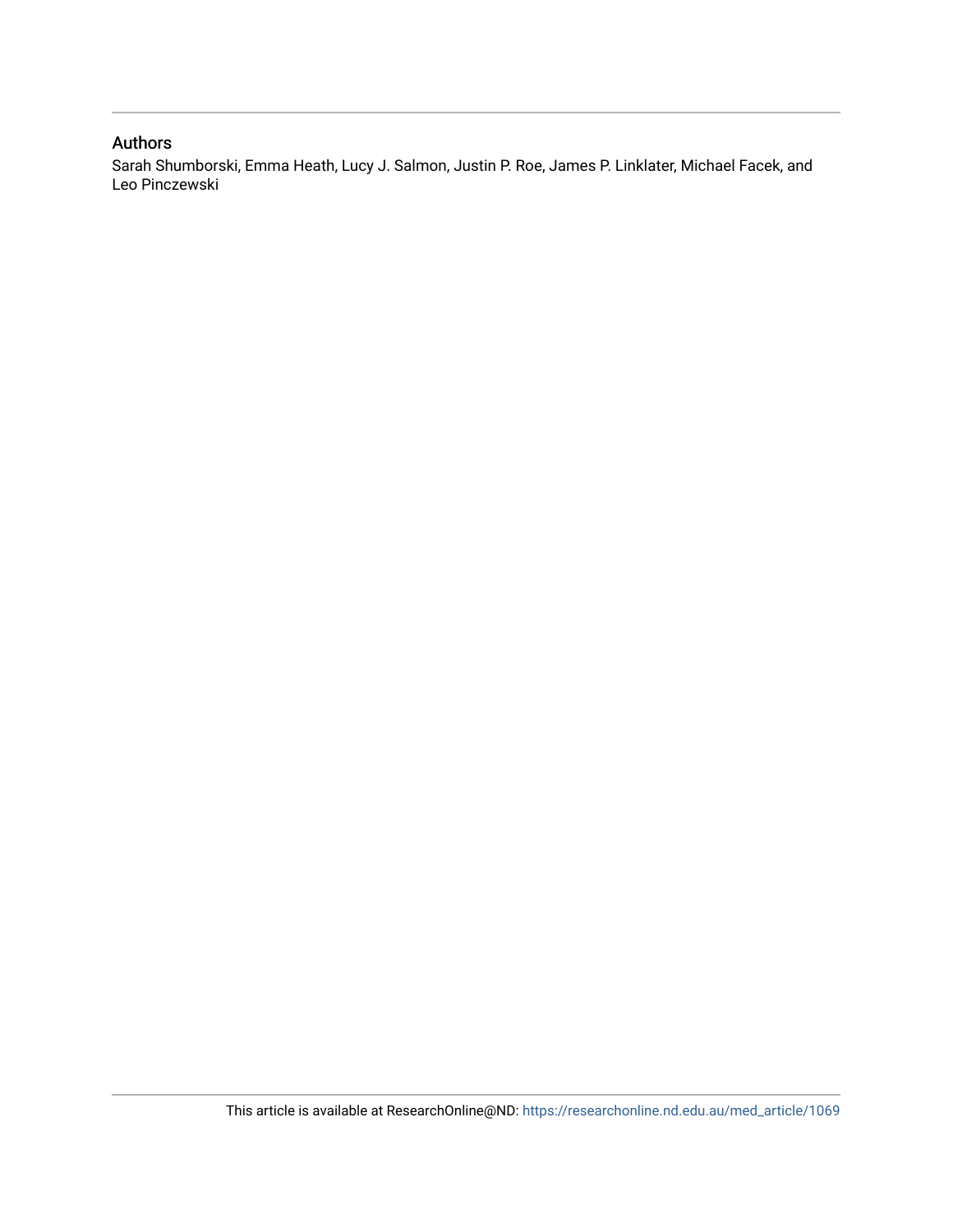This is the author's version of an article published in *The American Journal of Sports Medicine,* 1 August, 2019 available online at <https://journals.sagepub.com/doi/10.1177/0363546519861530>

Shumborski, S., Heath, E., Salmon, L.J., Roe, J.P., Linklater, J.P., Facek, M., and Pinczewski, L.A. (2019) A randomized controlled trial of PEEK versus titanium interference screws for anterior cruciate ligament reconstruction with 2-year follow-up*. American Journal of Sports Medicine, 47*(10), 2386-2393. doi: 10.1177/0363546519861530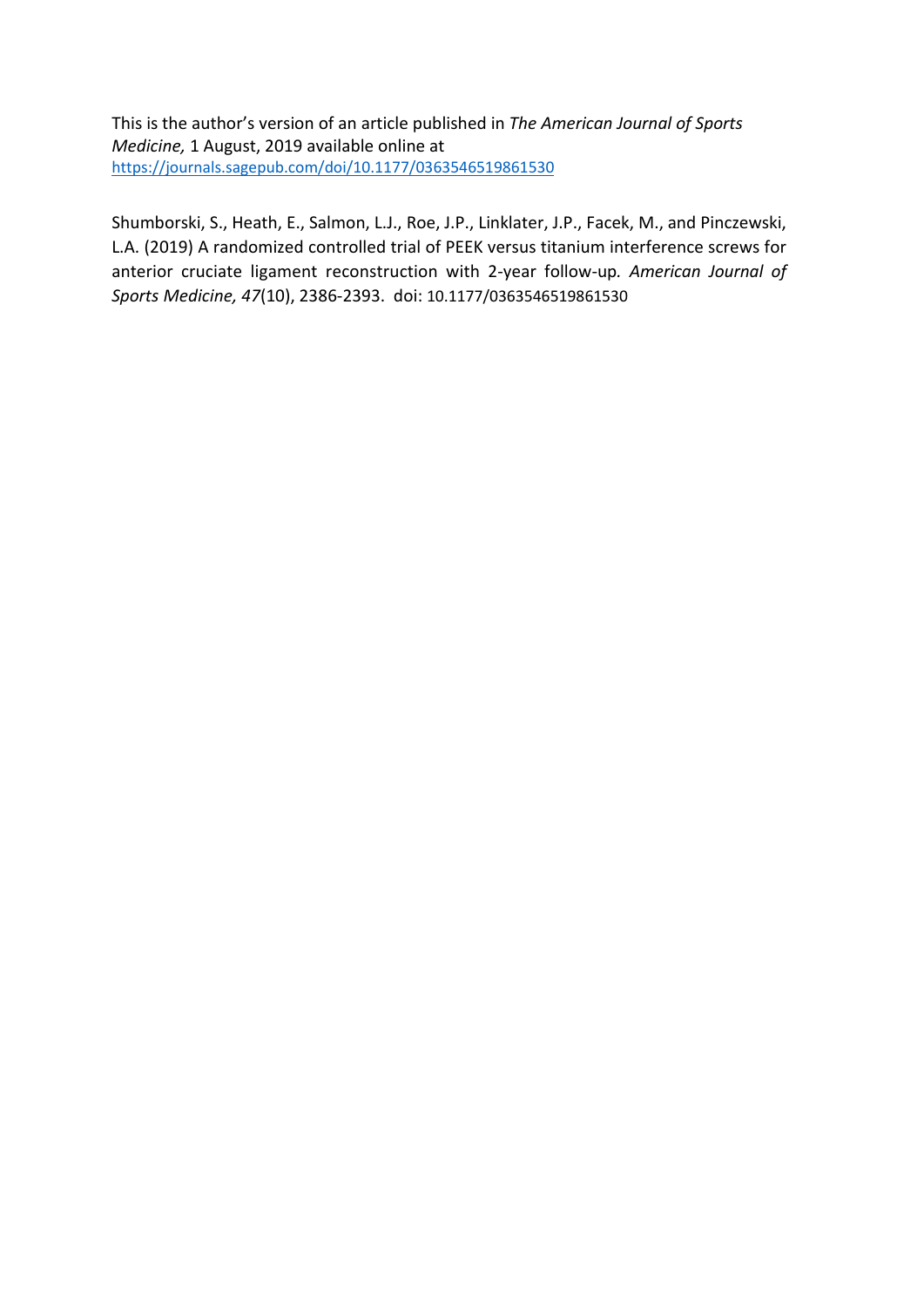| $\mathbf{1}$   | A Randomized Controlled Trial of PEEK vs. Titanium Interference Screws for Anterior       |
|----------------|-------------------------------------------------------------------------------------------|
| $\overline{c}$ | Cruciate Ligament Reconstruction with Two-year Follow-up                                  |
| 3              |                                                                                           |
| 4              | <b>ABSTRACT</b>                                                                           |
| 5              |                                                                                           |
| 6              | Background: Graft fixation with interference screws for anterior cruciate ligament        |
| 7              | reconstruction is a highly successful technique. Polyether ether ketone (PEEK) is a novel |
| $8\,$          | thermoplastic polymer with high biocompatibility, mechanical properties that mimic native |
| 9              | bone, and can be imaged on CT or MRI without signal flare.                                |
| 10             | Purpose: To compare the clinical performance of anterior cruciate ligaments (ACL)         |
| 11             | reconstruction using PEEK and titanium interference screws at two years and to evaluate a |
| 12             | novel method of measuring of tunnel volume.                                               |
| 13             | Study design: Randomised controlled trial; Level of evidence, 1.                          |
| 14             | Methods: 133 patients underwent arthroscopic ACL reconstruction with 4-strand hamstring   |
| 15             | autografts and were randomised to have titanium or PEEK interference screws for both the  |
| 16             | femoral and tibial tunnel fixation. At two years, subjective Lysholm and IKDC scores were |
| 17             | assessed, and clinical examination performed. At 12 months, MRI was performed to assess   |
| 18             | graft incorporation and cyst formation, and a novel technique employed to measure tunnel  |
| 19             | volumes                                                                                   |
|                |                                                                                           |

 **Results**: There were no significant difference in graft re-rupture rate, contralateral ACL rupture rate, subjective outcomes or objective outcomes. In both the titanium and PEEK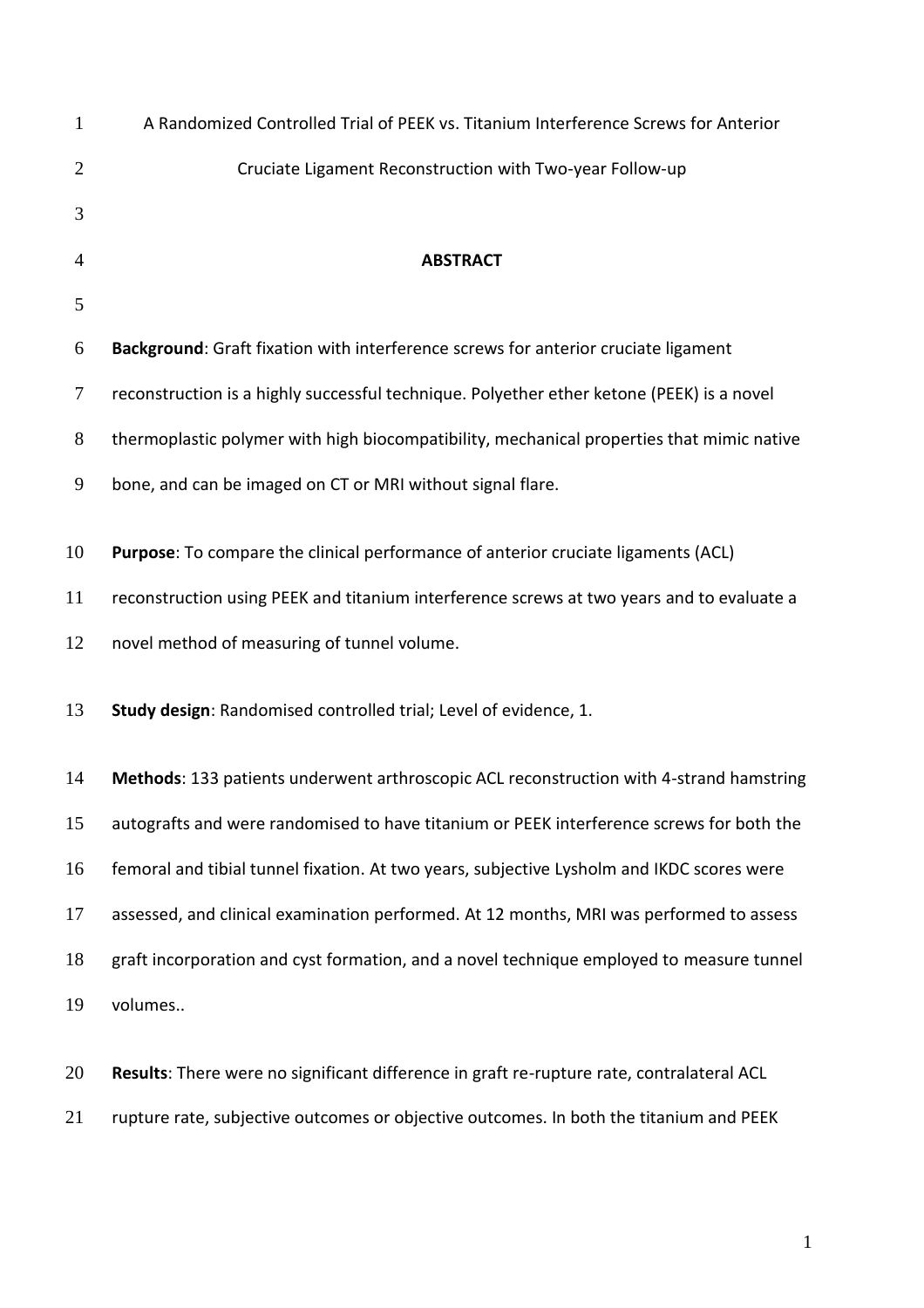| 22 | groups, MRIs demonstrated high overall rates of graft integration (96-100% and 90-93%)        |
|----|-----------------------------------------------------------------------------------------------|
| 23 | and ligamentization (89% and 84%), and low rates of synovitis (22% and 10%) and cyst          |
| 24 | formation (0-18% and 13-15%). There is a higher proportion of patients with incomplete        |
| 25 | graft integration within the femoral tunnel in the PEEK group compared with the titanium      |
| 26 | group (10% vs 0%, p=0.03), however we suggest that metal artifact precluded proper            |
| 27 | assessment by MRI of the graft in the titanium group. Tunnel volumes also appeared to be      |
| 28 | equivalent in the two groups and measured using a novel technique which was highly            |
| 29 | reproducible in the PEEK group secondary to the absence of flare.                             |
|    |                                                                                               |
| 30 | Conclusion: Two-year clinical analysis of PEEK interference screws for femoral and tibial     |
| 31 | fixation of ACL reconstructions showed equivalent clinical performance to titanium            |
| 32 | interference screws. Given the excellent mechanical characteristics, biological compatibility |
| 33 | and absence of metal artifact on MRI, PEEK has become our material of choice for              |
| 34 | interference screw fixation in ACL reconstruction.                                            |
| 35 | Key words: Anterior cruciate ligament reconstruction, interference screw, Polyether ether     |
|    |                                                                                               |
| 36 | ketone (PEEK), Titanium                                                                       |
| 37 | Word count: 350                                                                               |
| 38 | What is known about the subject: Although there are several options available for fixation,   |
|    |                                                                                               |
| 39 | the use of interference screws has been shown to be highly successful and a reproducible      |
| 40 | technique with excellent long-term outcomes. Polyether ether ketone (PEEK) is a               |
| 41 | thermoplastic polymer which is widely used in spinal and non-orthopaedic surgery. It is       |
| 42 | clinically inert, has an elastic modulus similar to bone, does not create signal flare on MRI |
|    |                                                                                               |

and insoluble. The use of PEEK interference screws in ACL reconstruction has not yet been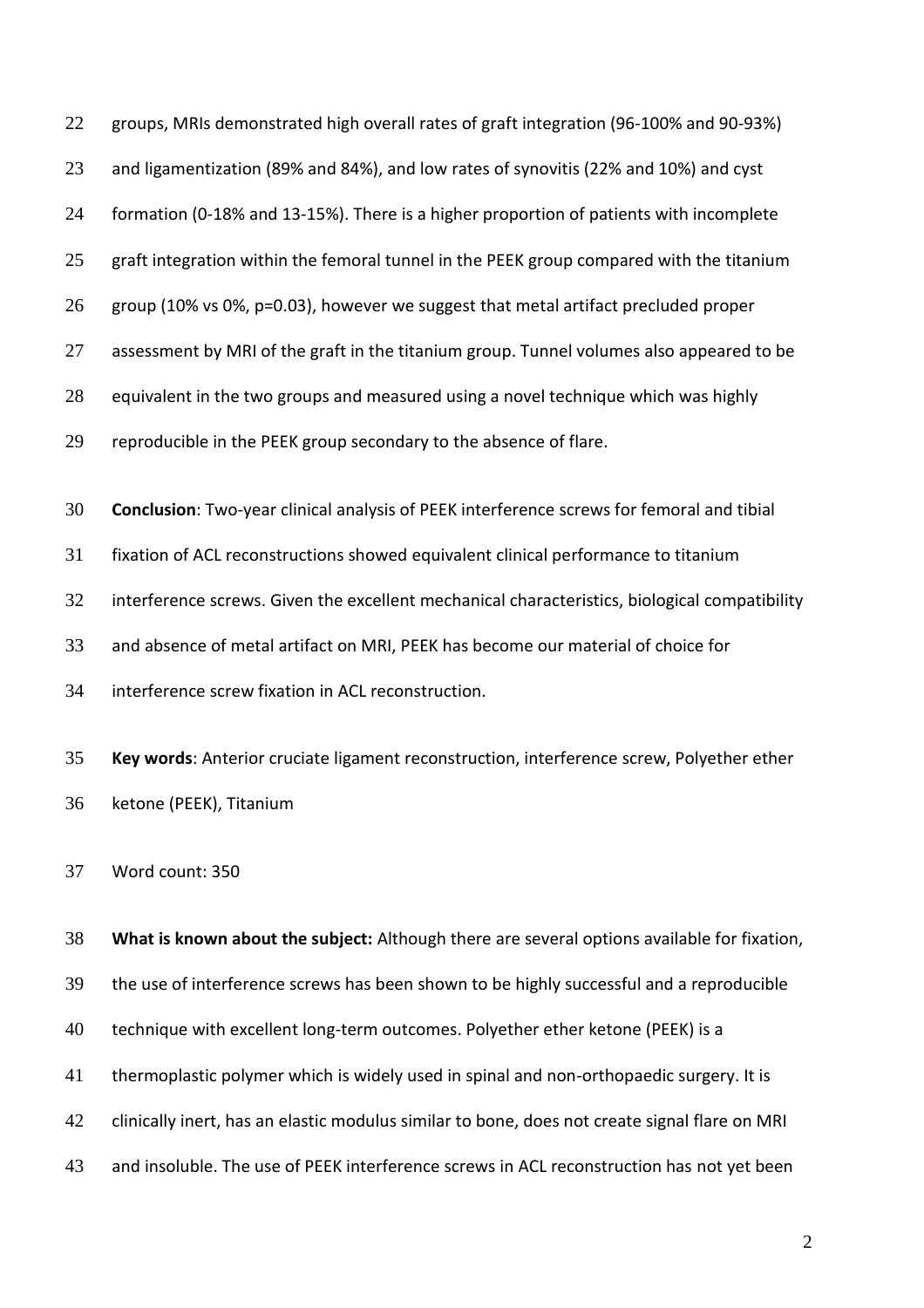- studied. Previous studies in cadavers and pigs have shown equivalent results in pull out
- strength compared to Titanium interference screws.
- **What this study adds to existing knowledge:** This study represents the first randomized
- controlled trial to compare the clinical outcomes of PEEK and titanium interference screws.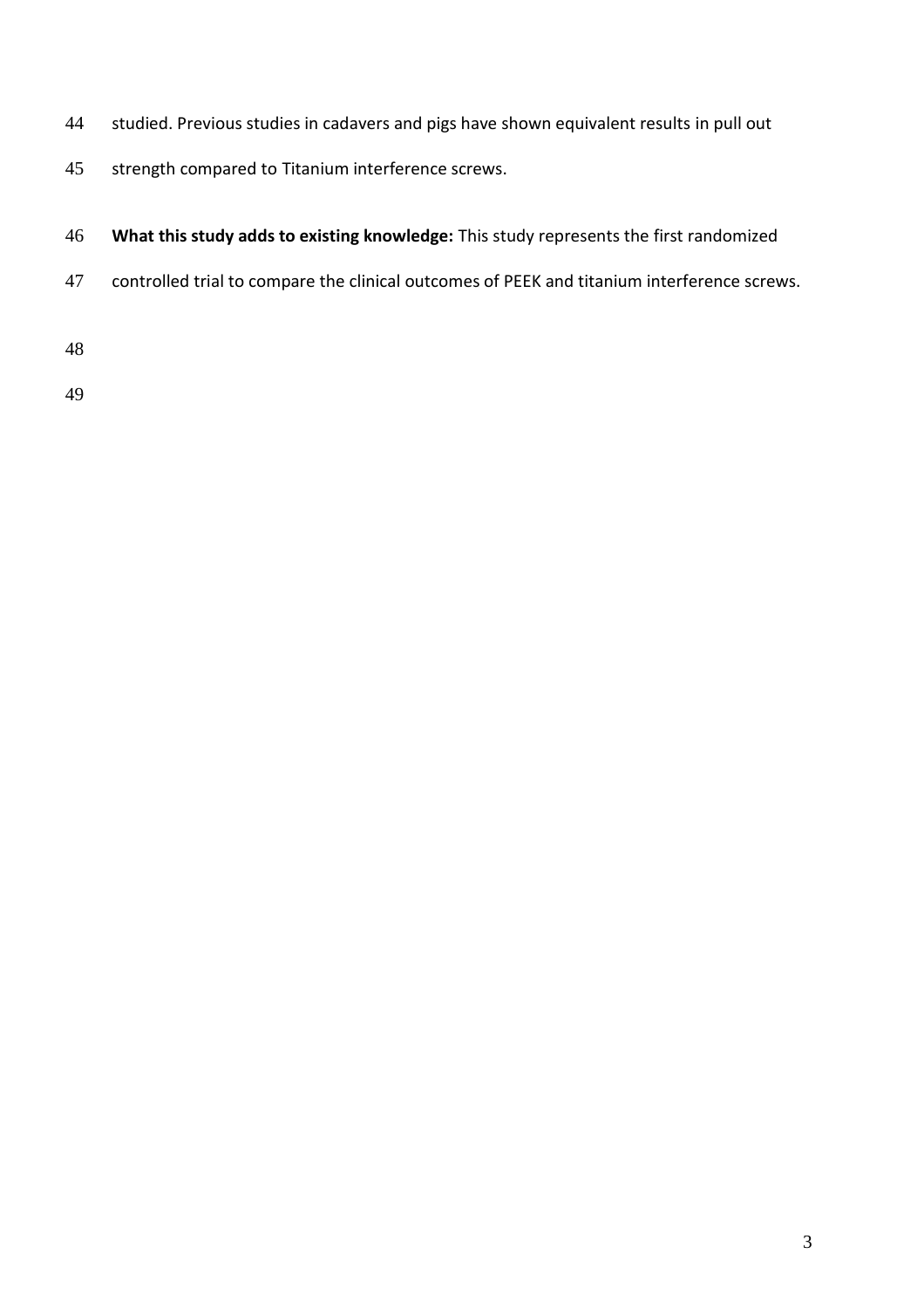#### **INTRODUCTION**

 One of the fundamental aims of anterior cruciate ligament (ACL) reconstruction is secure fixation of the graft. Although there are several options available for fixation including compression, as in the use of interference screws, expansion, as in the cross-pin technic and suspension with a button, there remains no definitive gold standard. This is particularly true 56 for fixation in the femoral tunnel. The use of interference screws has been shown to be 57 highly successful and a reproducible technique with excellent long-term outcomes<sup>4</sup>. Traditionally titanium screws were used, however, due to their metallic properties, they cause significant signal artifact on MRI imaging, making post-operative assessment 60 . challenging<sup>6</sup>. Also, due to the hardness of titanium screws, damage can occur to the graft 61 during screw insertion<sup>22, 27</sup>. As the search for the ideal material has continued, "bioresorbable" interference screws

 were theorised to solve two issues. Firstly, the material is radiologically inert and thus allows for superior post-operative MRI assessment. Secondly, the bioresorbable screw would allow for solid fixation, without damage to the graft as it gradually resorbs and is replaced by cancellous bone. Although bioresorbable screws have been associated with good clinical outcomes and do not cause MRI signal flare, resorption has proven unreliable and complete 69 replacement by bone rare<sup>5</sup>. This is largely due to the acidic nature of the materials and the hydrolytic pathway for their dissolution resulting in bony destruction and cyst formation  $3$ , 71 20.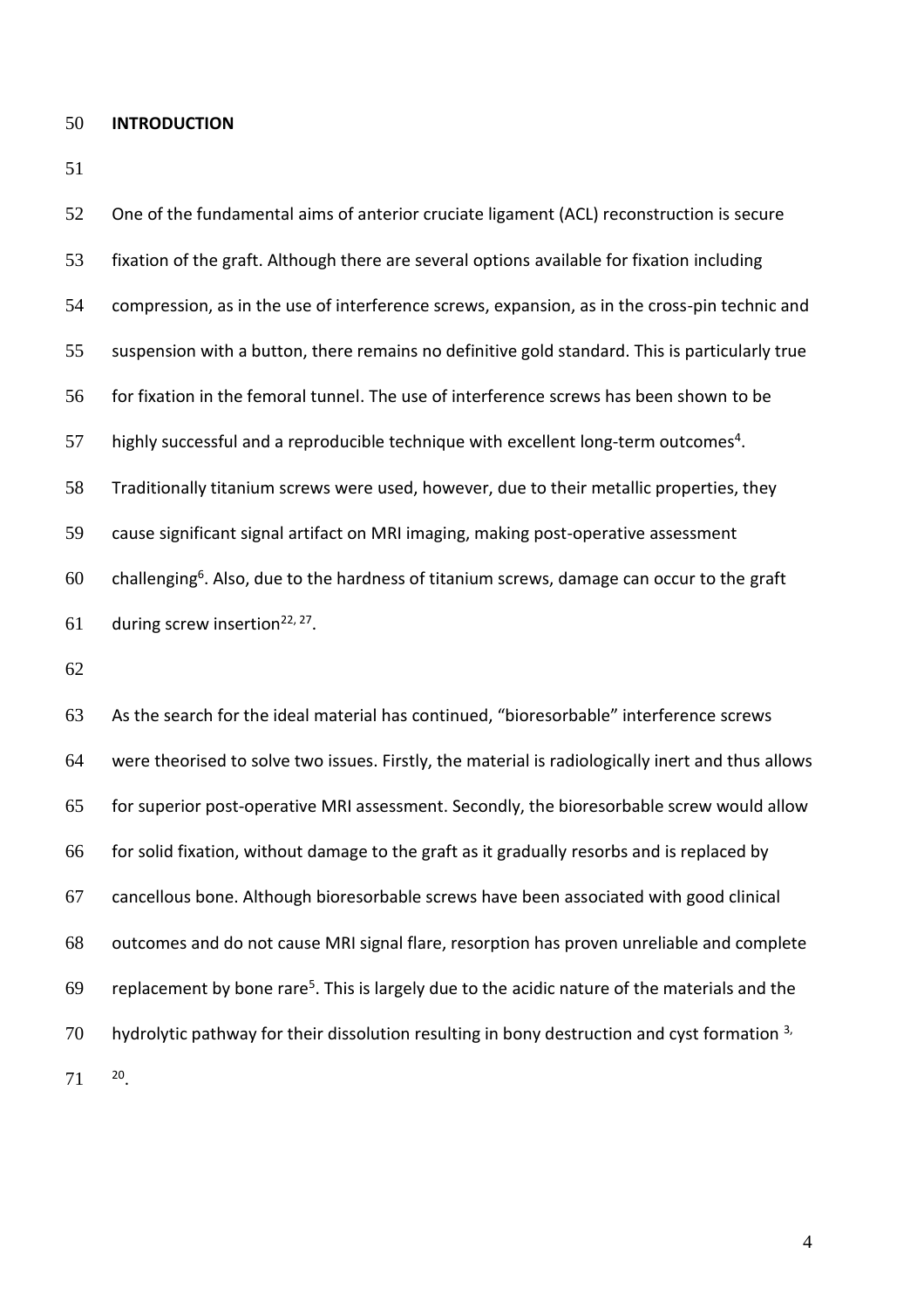Another option is polyether ether ketone (PEEK), a thermoplastic polymer which is widely used in spinal and maxillofacial surgery and is becoming increasingly popular in orthopaedic surgery. PEEK is chemically inert, insoluble, has a modulus of elasticity closer to human cortical bone, is compatible with MRI, and, for sterilization purposes, has high resistance to 76 radiation <sup>13</sup>. When compared to other commonly used materials for graft fixation, there has 77 also been shown to be no difference in tunnel widening or cyst formation<sup>9, 26</sup> PEEK itself does not encourage bone ingrowth or ongrowth, but it can be reinforced with elements such as hydroxyapatite, carbon and tricalcium phosphate, which can encourage bony incorporation. Hence PEEK represents a stable and biocompatible material that may address 81 the issues of graft damage due to material hardness, and interference with imaging, that is 82 present with titanium screws.

 Previous studies in human and porcine models have shown equivalent results in pull out 85 strength between PEEK and titanium screws  $^{2, 21}$ . Similarly, a study performed on dogs found 86 that PEEK with tricalcium phosphate fixation showed bony incorporation at six months and 87 was stable through biomechanical evaluation . To date the majority of the literature on 88 the use of PEEK surgical material in live humans has come from spinal and maxillary-facial literature.

 At present there are no prospective randomised controlled trials comparing the outcomes 92 of PEEK and titanium interference screws for ACL reconstruction. The purpose of this study was to compare titanium interference screws to a novel PEEK polymer screw by randomized controlled trial. The primary outcome was patient reported outcomes assessed with IKDC and Lysholm score at two years. Secondary outcomes included objective measures of laxity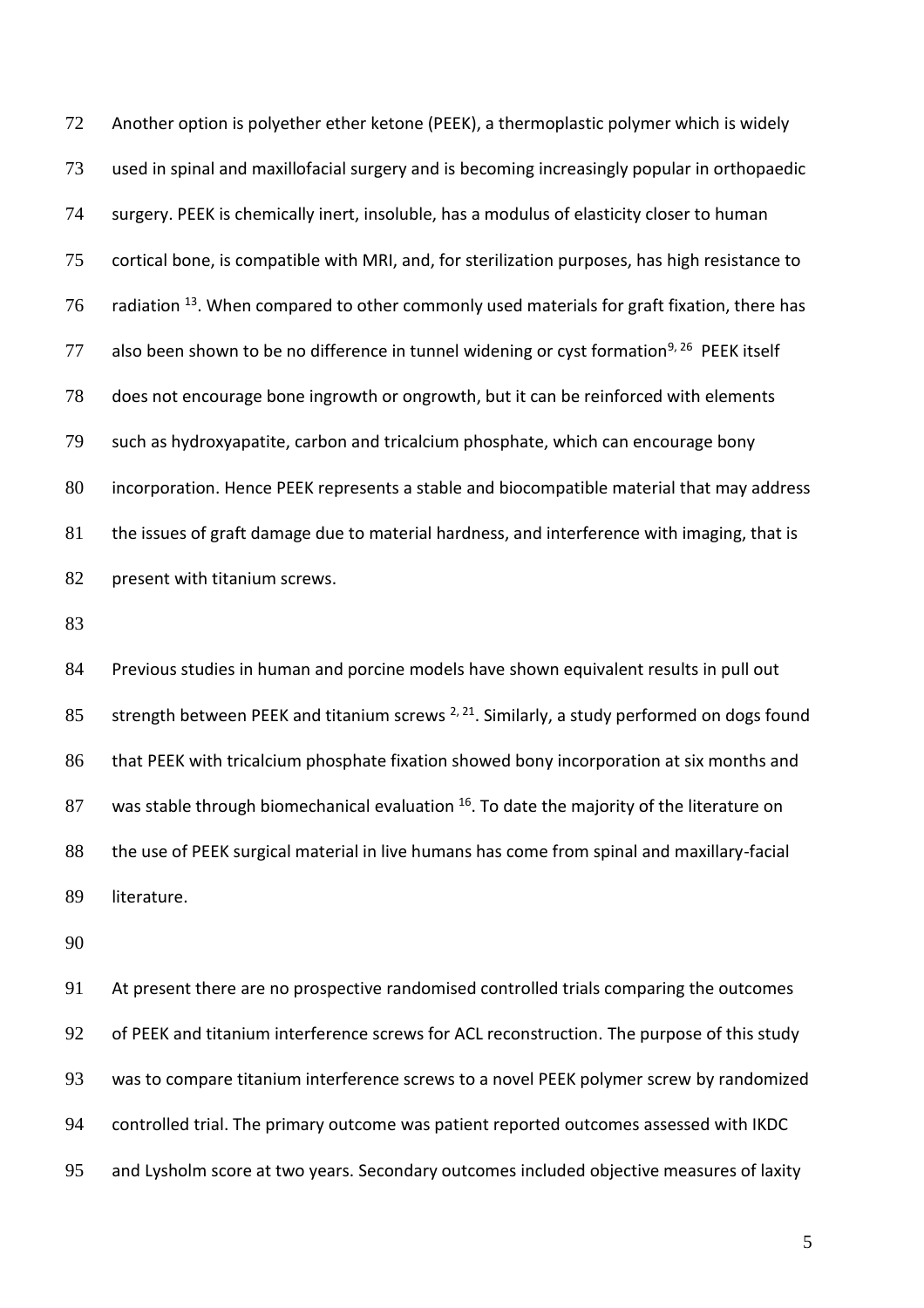96 by clinical evaluation and instrumentation by KT-1000, incidence of graft rupture and MRI appearance of graft integration, cyst formation and tunnel volume. We hypothesized that 98 there will be no difference in patient reported outcomes, ACL graft re-rupture rate, or objective outcomes between the PEEK and titanium subjects. However, we suspected that the absence of signal flare from PEEK screws will allow for more accurate MRI assessment, 101 compared to titanium screws.

**METHODS**

 A parallel two group randomized controlled trial was performed on 133 patients undergoing primary ACL reconstruction between September 2013 and December 2015. Patients were over the age of 18, had no concomitant ligamentous injuries to the operative knee or the contralateral knee, lived in the local metropolitan area and gave informed consent to participate. Exclusion criteria included associated ligamentous injury to the knee, if they were seeking compensation for their injury or if they were pregnant. This study was performed at a high volume, private orthopaedic practice in Sydney, Australia. The surgery was performed by two orthopaedic surgeons (LP, JR), using the same technique. Ethics approval was sought and granted by a local ethics committee (St Vincent's Hospital, Sydney, Australia). Randomization was achieved by computer generated numbers. Prior to commencement of the trial, envelopes were consecutively numbered from one to 140 with cards that

contained the words "TITANIUM RCI" or "PEEK RCI". Randomisation was restricted to

multitudes of 10 with a 1:1 allocation ratio by one researcher. On the day prior to surgery,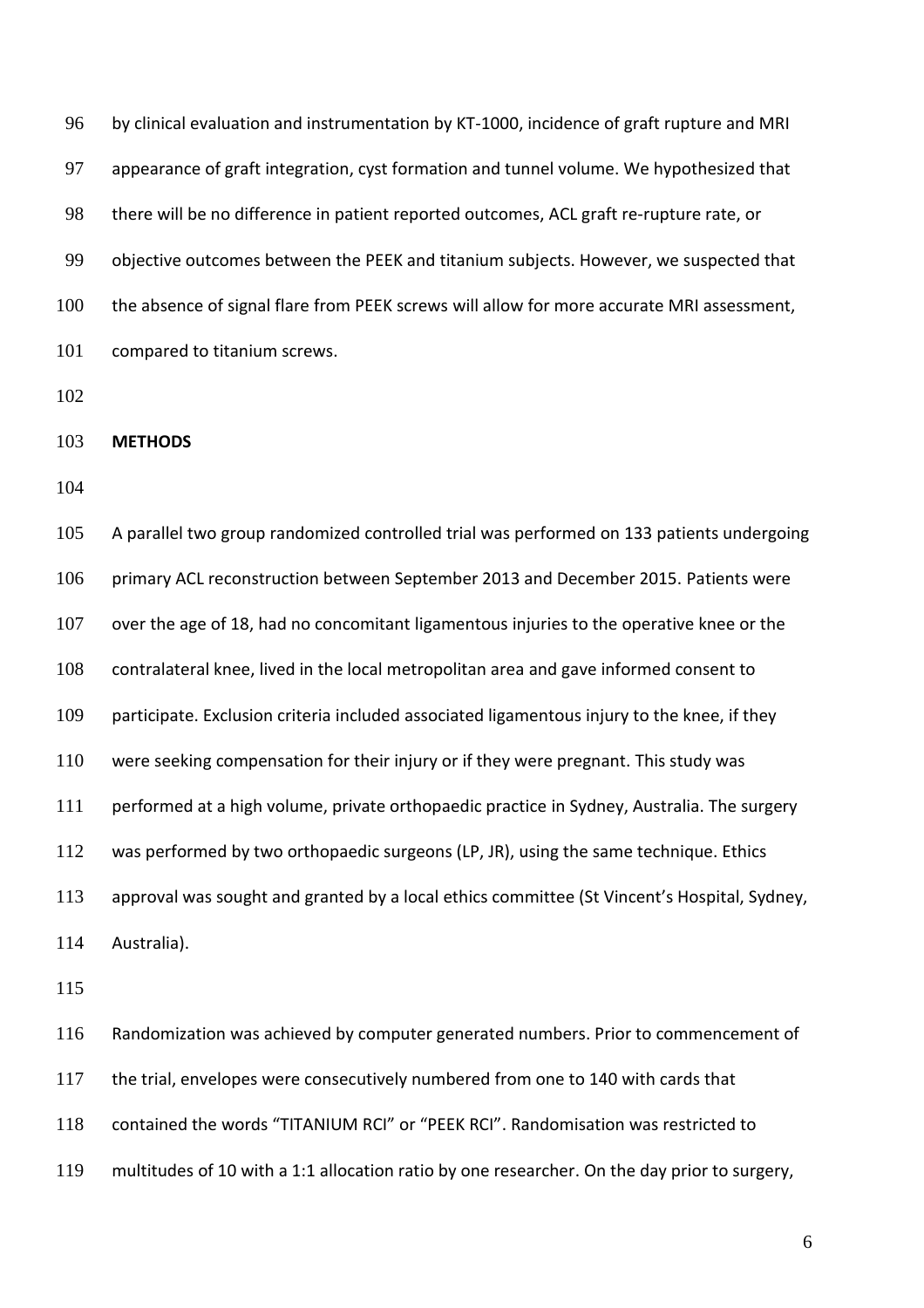120 an envelope was placed into the patient's file by an administrative assistance and this was 121 opened just prior to surgery by the operating surgeon. The card was then replaced inside 122 the envelope and sealed, only to be re-opened at the conclusion of the study. Whilst the surgical operator could not be blinded to the treatment group, the patient and clinical assessors were.

 All patients received 4-strand hamstring autograft with tunnels prepared by single incision endoscopy technique, utilising the anteromedial portal for femoral tunnel drilling. The graft was fixed at the femur and the tibia by either a PEEK RCI HA screw (Smith & Nephew,

Andover, Massachusetts) or Titanium RCI screw (Smith & Nephew, Andover,

Massachusetts). On the femoral side, a 7 X 25 mm screw was used in all patients excepting

one, who received an 8 X 25 mm screw. On the tibial side an 8 x 30 mm or 9 x 30 mm screw

132 was used depending on the patient's bone quality which was assessed intra-operatively by

manually gauging resistance when reaming. Patients in both groups were discharged home

on the day of surgery and underwent an accelerated rehab protocol, commencing formal

physiotherapy on post-operative day 0 for weight bearing and range of movement

exercises. Return to competitive sports was prohibited until 6-9 months after the

reconstruction and then was allowed only after rehabilitation goals had been met.

Achievement of these goals was assessed by the surgeon and the physiotherapist and

includes range of movement, strength and agility.

140 Standard clinical reviews took place at one week, six weeks, and six months. At 12 and 24

months, subjective evaluation was performed with the Lysholm questionnaire and

International Knee Documentation Committee (IKDC). Ligament stability was assessed with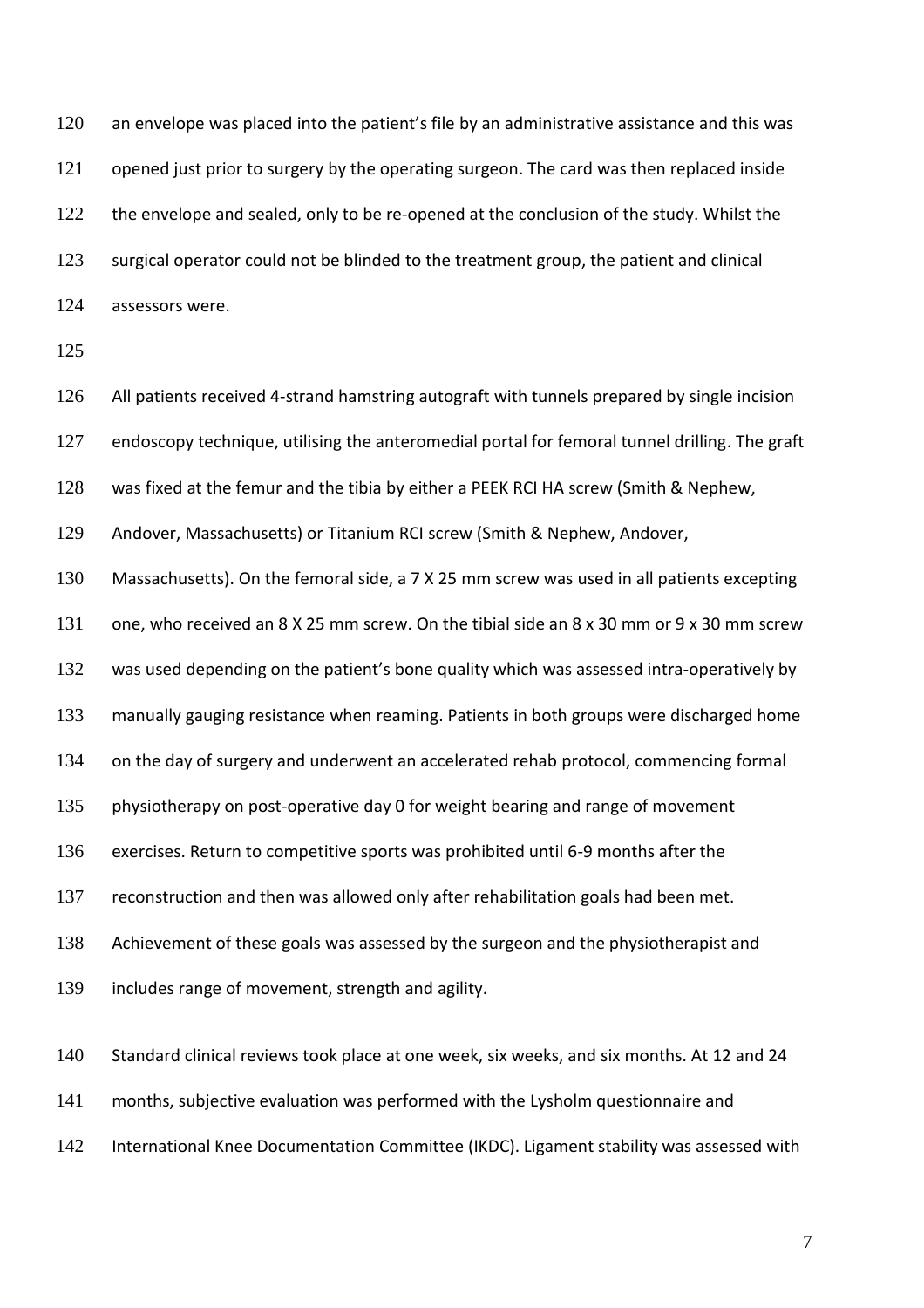143 a full IKDC examination, including Lachman's test, pivot-shift test and KT-1000 arthrometer (MEDmetric, San Diego, California). Assessment was performed by two specialist research physiotherapists, who were blinded to screw allocation.

 MRI was performed at one year to evaluate graft integration, the presence of effusion or synovitis, cyst formation and assess tibial and femoral tunnel volumes. MRIs were 148 performed at a single imaging centre with musculoskeletal specialist MRI radiologists, and modified oblique and coronal sequences chosen to optimise post-operative tunnel volume measurement. If patients were unable to attend the nominated imaging centre, MRI was 151 still performed at alternate imaging centres, and all assessments were carried out by one musculoskeletal radiologist except for tunnel volume measurement. Graft integration was assessed on both the femoral and tibial sides by observing the graft adjacent to the interference screw to have uniform, concentric low signal interface ("complete integration") 155 or focal or diffuse high signal ("incomplete integration") . The modified MRI sequences were designed so that slices would be exactly perpendicular (tibial) or parallel (femoral) to the long axis of the tibial and femoral tunnels; axial imaging slices were aligned perpendicular to the tibial tunnel axis ("oblique axial"), and modified coronal ("oblique coronal") slices were taken parallel to the femoral tunnels (Figure 1).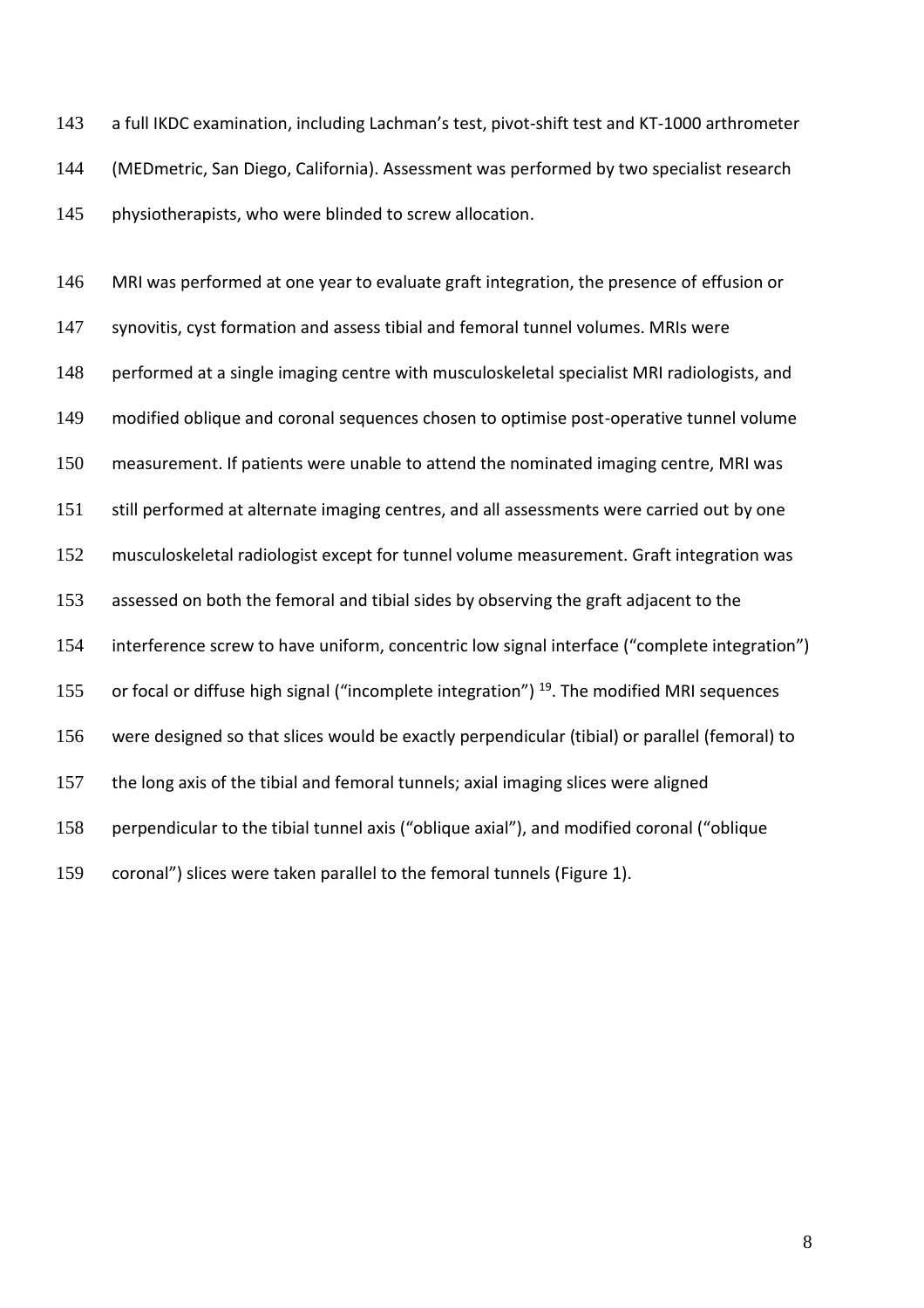



Figure 1: Orientation of modified oblique sagittal (1a) and modified oblique coronal (1b) 162 MRI slices for the purposes of accurate tunnel volume assessment

The technique of interpretation of tunnel volume was discussed with a musculoskeletal

radiologist and agreed upon, then measurements were made independently by an

orthopaedic surgeon and an orthopaedic registrar using a computer-based volume

assessment tool (Inteliviewer, Intelerad Systems, Montreal, Canada). For each imaging slice

positioned perpendicular to the femoral or tibial tunnel, the border of the tunnel was traced

using a stylus on a digital pen tablet device (Intuos Art, Wacom) and the cross-sectional area

of the enclosed region calculated. Consistent brightness and contrast ratios were

established (contrast/width = 1000, brightness/length = 600) such that tunnel borders were

clearly defined on 3mm thick proton density (PD) image slices. The tunnel cross sectional

- 172 area was calculated only if the full circumference of the tunnel was visible on that slice. By
- incorporating the known slice thickness, the "Volume of Interest" tool converted adjacent

174  $\cdot$  cross-sectional areas into a total tunnel volume (mm<sup>3</sup>) for both the tibia and femur. The

technique of measurement is novel and has not previously been reported.

 This study was designed to test equivalence of PEEK screws compared to titanium for the 178 primary outcome variable of mean subjective IKDC score. For a level of significance of 5%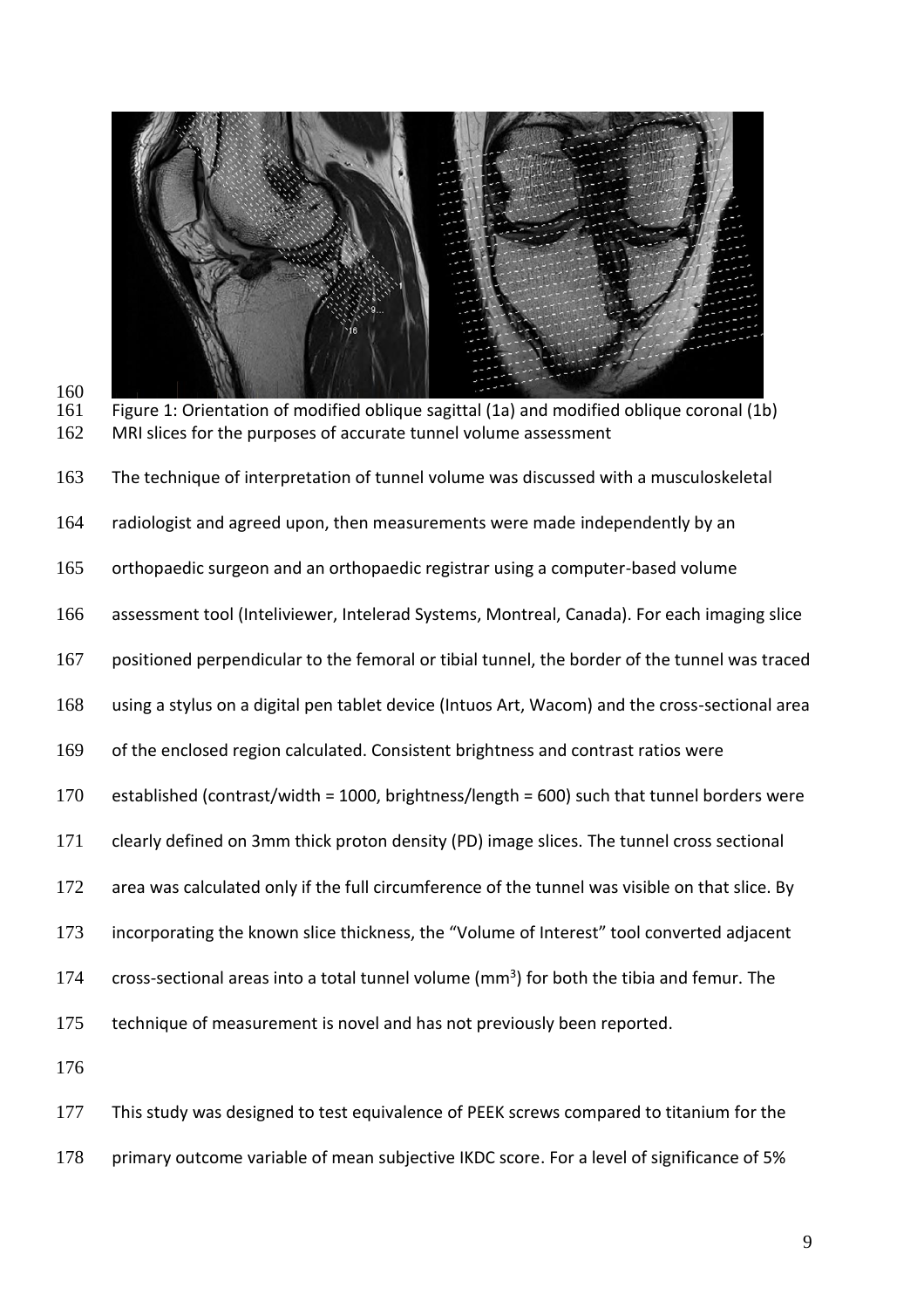and power of 80%, a sample size of 53 in each group was calculated to be required to detect a difference of 10%, based on a one-sided test. The sample size includes 20% oversampling to allow for potential withdrawals and loses to follow-up. Statistical analysis was performed 182 with SPSS software for Windows (IBM, Armonk, NY). Statistical significance was set at P = 0.05. Comparison of variables between groups was analyzed with χ2 tests for categorical data and independent-samples t-test. For data elements where a count of less than 5 was present in a particular category, a Fisher's Exact test was used. Linear variables were summarized by the mean, and categorical variables were summarized by the frequency. To assess inter-observer reliability of MRI assessment of volumes of both the femoral and tibial tunnels, the intraclass correlation coefficient (ICC) was calculated. For interpretation of the ICC, we used the subjective guidelines established by Landis and Koch (1977) for coefficients, suggesting that values from 0.61 to 0.80 indicate "substantial" agreement 191 between observers, and values from 0.81 to 1.00 indicate "almost perfect" agreement <sup>14</sup>.

**RESULTS**

 A total of 68 patients were enrolled in the PEEK group and 65 in the titanium group. At two- year review, 64 (94%) in the PEEK group and 51 (90%) in the titanium group had complete subjective and objective evaluation. Two patients in the PEEK group and five in the titanium group were lost to follow up and unable to be contacted. One patient in the titanium group withdrew from the study, the other patients did not attend follow up or were unable to be contacted. Figure 2. There was no statistical difference between groups for any of the baseline patient demographics or injury profile. (Table 1).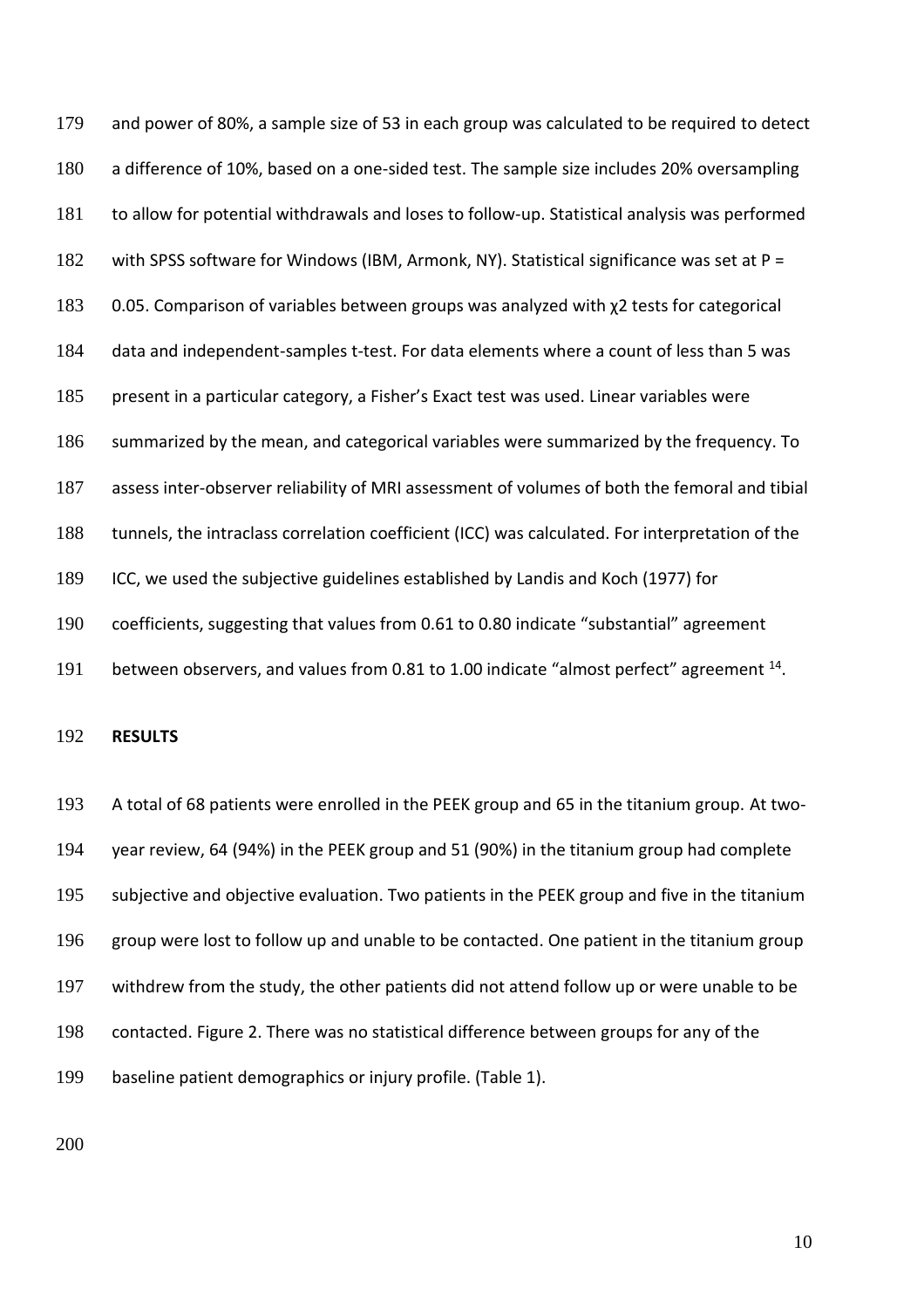## Figure 2: Consort flow diagram

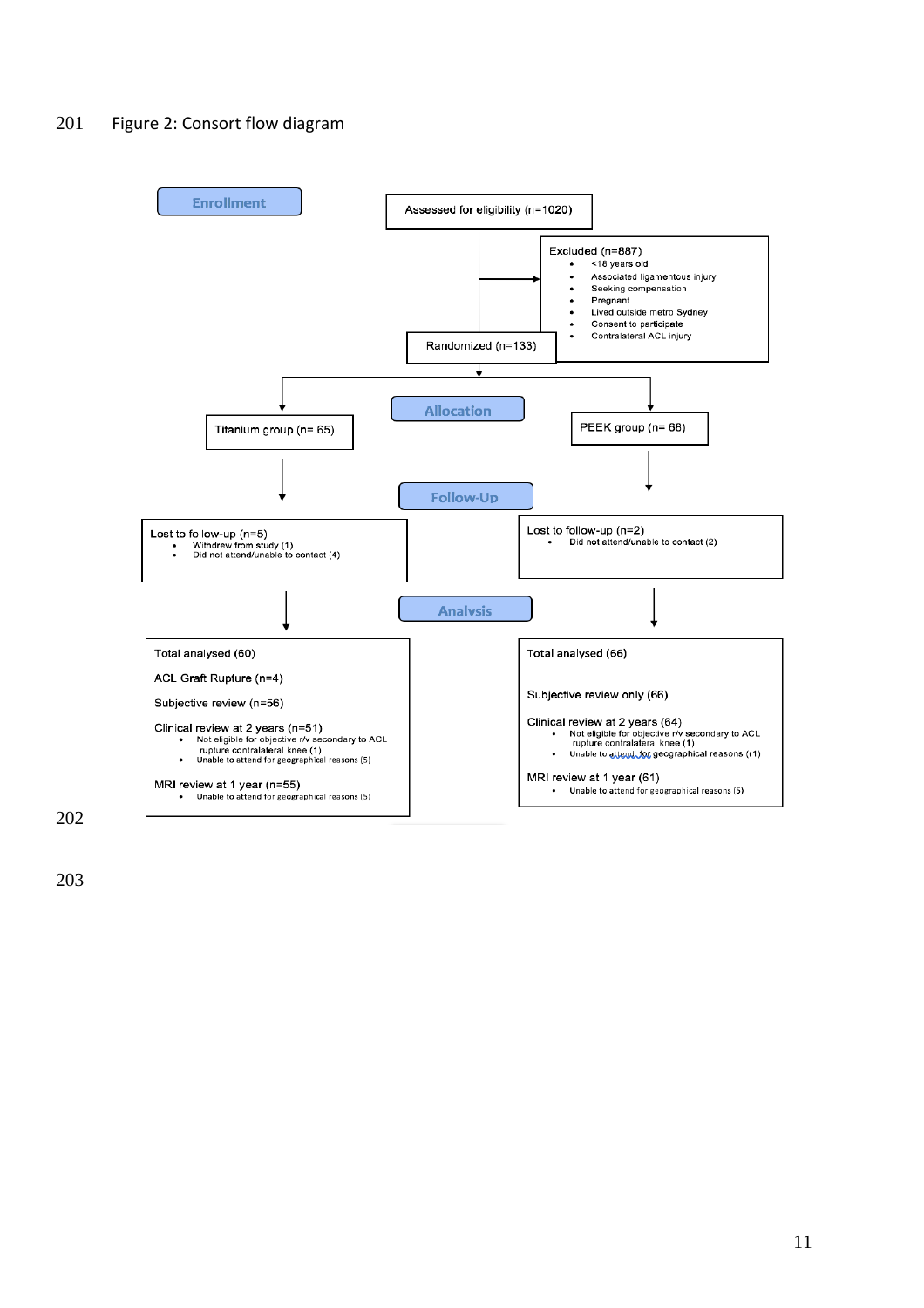#### Table 1: Patient Demographics and injury profile

|                               | <b>Titanium</b>       | <b>PEEK</b>          | p-value |
|-------------------------------|-----------------------|----------------------|---------|
| <b>Number of patients</b>     | 65                    | 68                   |         |
| Mean age                      | 33.3 $(+/- 10)$ years | 35.2 $(+/- 9)$ years | 0.26    |
| <b>Female</b>                 | 29 (44.6%)            | 30 (44.1%)           | 0.95    |
| Left sided ACL rupture        | 36 (55.4%)            | 32 (47.0%)           | 0.34    |
| Lateral meniscus injury       | 19 (29.2%)            | 17 (25%)             | 0.81    |
| <b>Medial meniscus injury</b> | 14 (21.5%)            | 15 (22.1%)           | 0.37    |

 There was also no significant difference between titanium and PEEK groups in regards to 207 operative tunnel volume and screw size. The mean femoral tunnel sizes at time of surgery were 7.5mm in the titanium and 7.6mm in the PEEK group (p=0.3), and the mean tibial tunnel sizes at time of surgery were 7.4mm in the titanium group and 7.5mm in the PEEK group (p=0.3).

 There were four ACL graft ruptures over the two-year period in the titanium group, and 212 none in the PEEK group (p=0.054). The graft ruptures occurred at three, five, nine, and 24 months post-surgery, and the respective causes were fall whilst intoxicated, soccer, soccer, and fall from a ladder. Contralateral ACL rupture occurred in one patient in both the PEEK and titanium arms of the study.

For subjective analysis, only patients with intact ACL in the operated knee were included.

This resulted in 56 patients undergoing review in the Titanium group and 66 patients in the

PEEK group. There was found to be no significant difference between the two groups in

regards to subjective outcomes. See Table 2.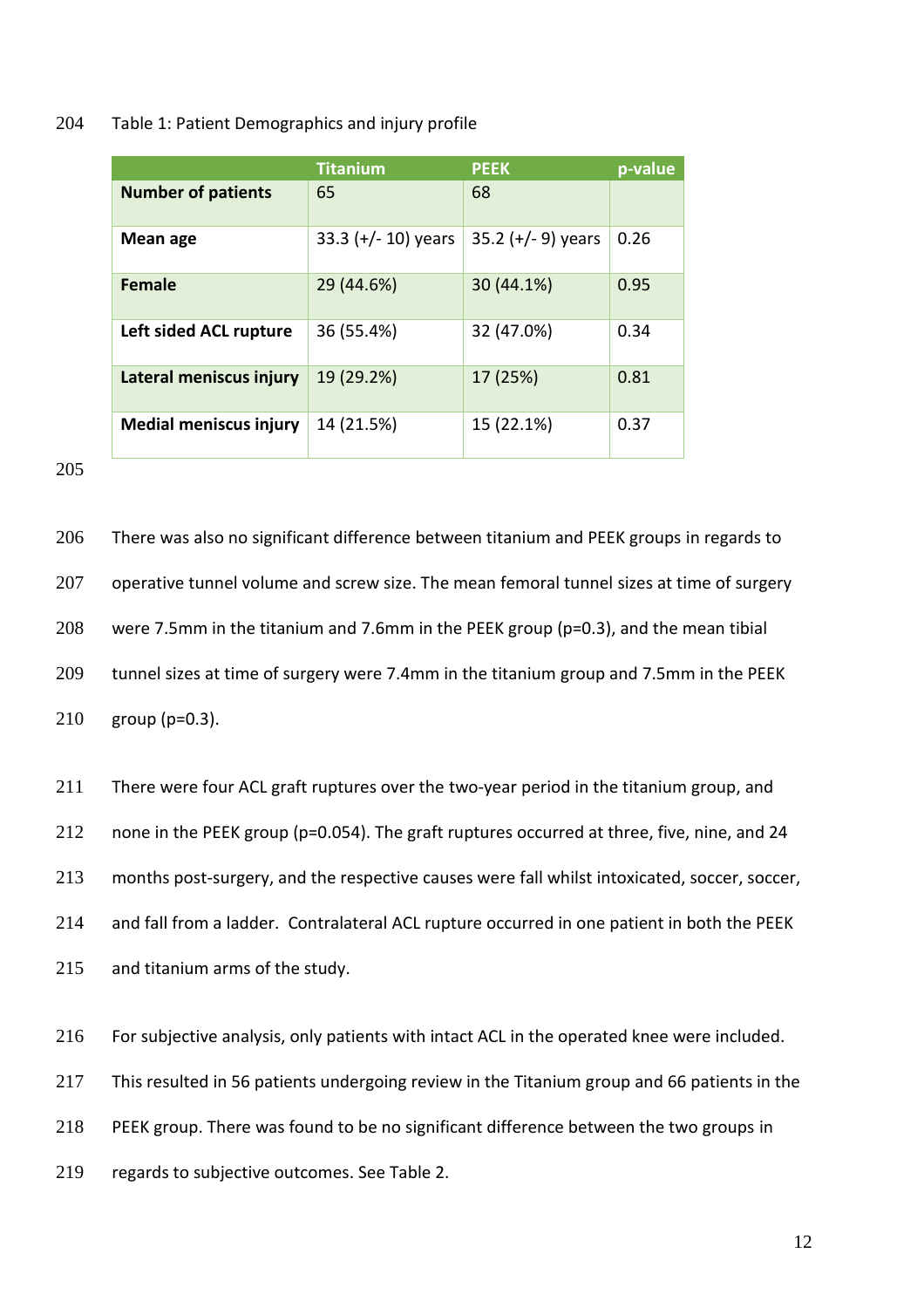## 220 Table 2: Subjective Outcomes

|                                                            | <b>Titanium</b><br><b>Group</b> | <b>PEEK</b><br><b>Group</b> | p-value |
|------------------------------------------------------------|---------------------------------|-----------------------------|---------|
| <b>Mean IKDC score</b>                                     | $90 (+/- 8.9)$                  | $89 (+/- 9.1)$              | 0.33    |
| <b>Mean Lysholm Knee score</b>                             | $94 (+/- 6.5)$                  | $94 (+/-7.2)$               | 0.98    |
| Return to strenuous or very strenuous activity             | 44 (79%)                        | 47 (71%)                    | 0.77    |
| Return to pre-injury sport                                 | 42 (75%)                        | 42 (64%)                    | 0.16    |
| No or mild pain with kneeling                              | 51 (91%)                        | 58 (88%)                    | 0.49    |
| No pain with strenuous or very strenuous activity          | 51 (91%)                        | 48 (73%)                    | 0.08    |
| No swelling with strenuous or very strenuous<br>activity   | 47 (84%)                        | 53 (80%)                    | 0.43    |
| No giving way with strenuous or very strenuous<br>activity | 50 (89%)                        | 57 (86%)                    | 0.70    |

221

- 222 Objective evaluation was performed only on patients with intact graft and contralateral
- 223 native ACL, this included 63 patients in the PEEK group (94%) and 53 in the titanium group
- 224 (88%). Forty-two patients (79%) in the titanium group and forty-three (68%) in the PEEK
- 225 group had a normal knee according to the IKDC knee examination ( $p=0.2$ ). No patients were
- 226 found to have an abnormal or severely abnormal knee. There was no significant difference
- 227 in regards to effusion, range of movement, functional ability or degree of laxity based on
- 228 Lachman's, Pivot Shift test and KT-1000. Table 3.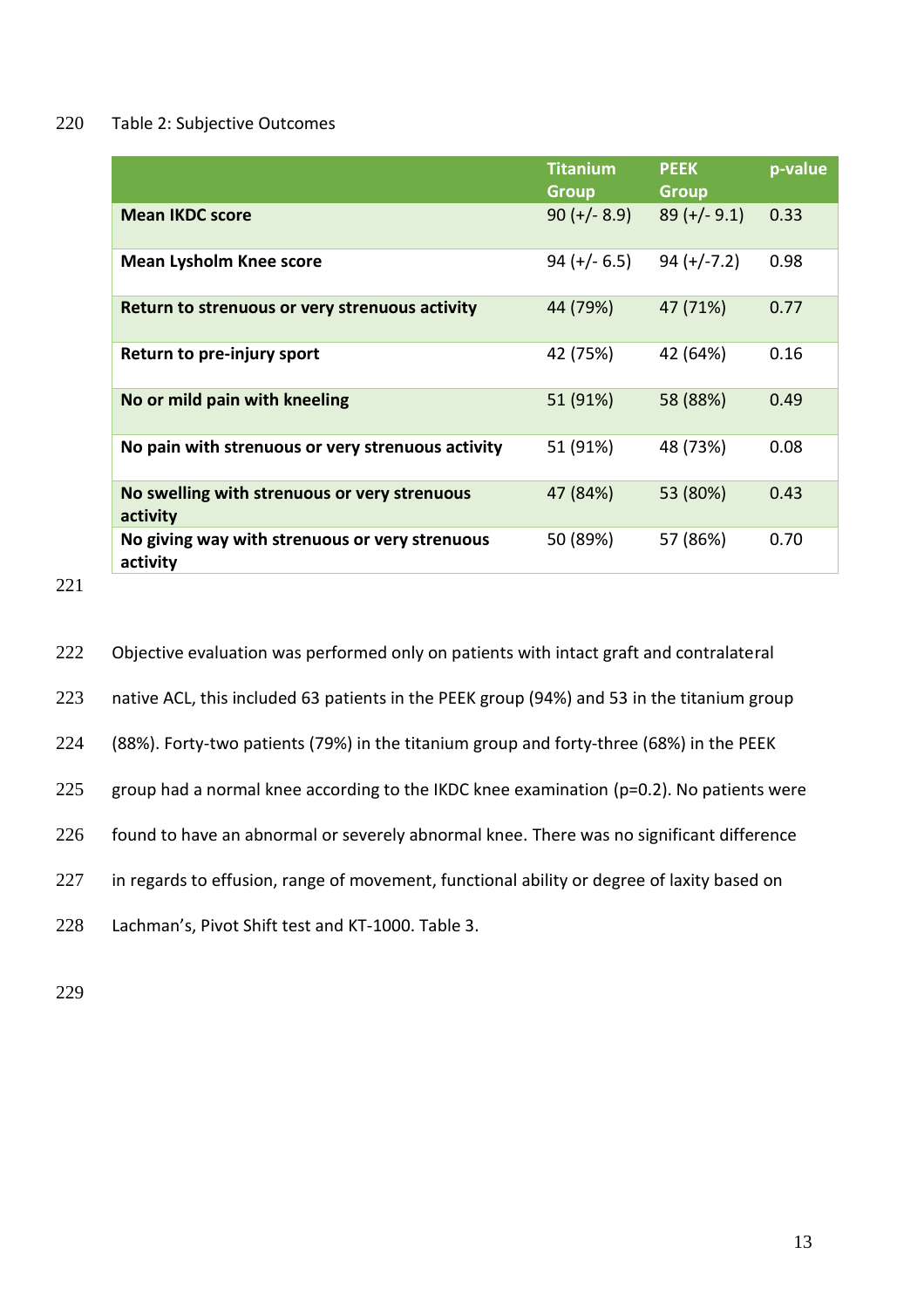230 Table 3: Comparison of 2 year Clinical Outcomes in the Titanium and PEEK Groups

|                              | <b>Titanium</b><br><b>Group</b> | <b>PEEK</b><br><b>Group</b> | p-value |
|------------------------------|---------------------------------|-----------------------------|---------|
| <b>IKDC ligament grade A</b> | 42 (80%)                        | 43 (68%)                    | 0.18    |
| <b>No effusion</b>           | 50 (94%)                        | 54 (86%)                    | 0.09    |
| <b>Negative Lachman test</b> | 47 (89%)                        | 50 (80%)                    | 0.18    |
| <b>Negative Pivot shift</b>  | 49 (93%)                        | 52 (83%)                    | 0.11    |
| KT-1000 <3mm                 | 42 (79%)                        | 44 (70%)                    | 0.88    |
| <b>Full extension</b>        | 51 (96%)                        | 62 (98%)                    | 0.46    |
| <b>Full flexion</b>          | 53 (100%)                       | 63 (100%)                   | 1.0     |
| Hop test >90%                | 40 (76%)                        | 44 (73%)                    | 0.32    |

231

232 MRIs were performed in 116 of the 133 patients (87%). Of the patients with a completed 233 MRI, 93 (70%) had the novel modified format that allowed accurate assessment of tunnel 234 volumes. The remaining 23 patients had MRIs performed at alternative imaging centres, 235 with standard technique. There was no significant difference between titanium and PEEK 236 groups in the presence of an effusion, synovitis, bone oedema adjacent to the tunnels or 237 cyst/ganglion formation. There was a statistically significant higher rate of complete femoral 238 graft integration in the Titanium group. Compared to the PEEK group. Table 4.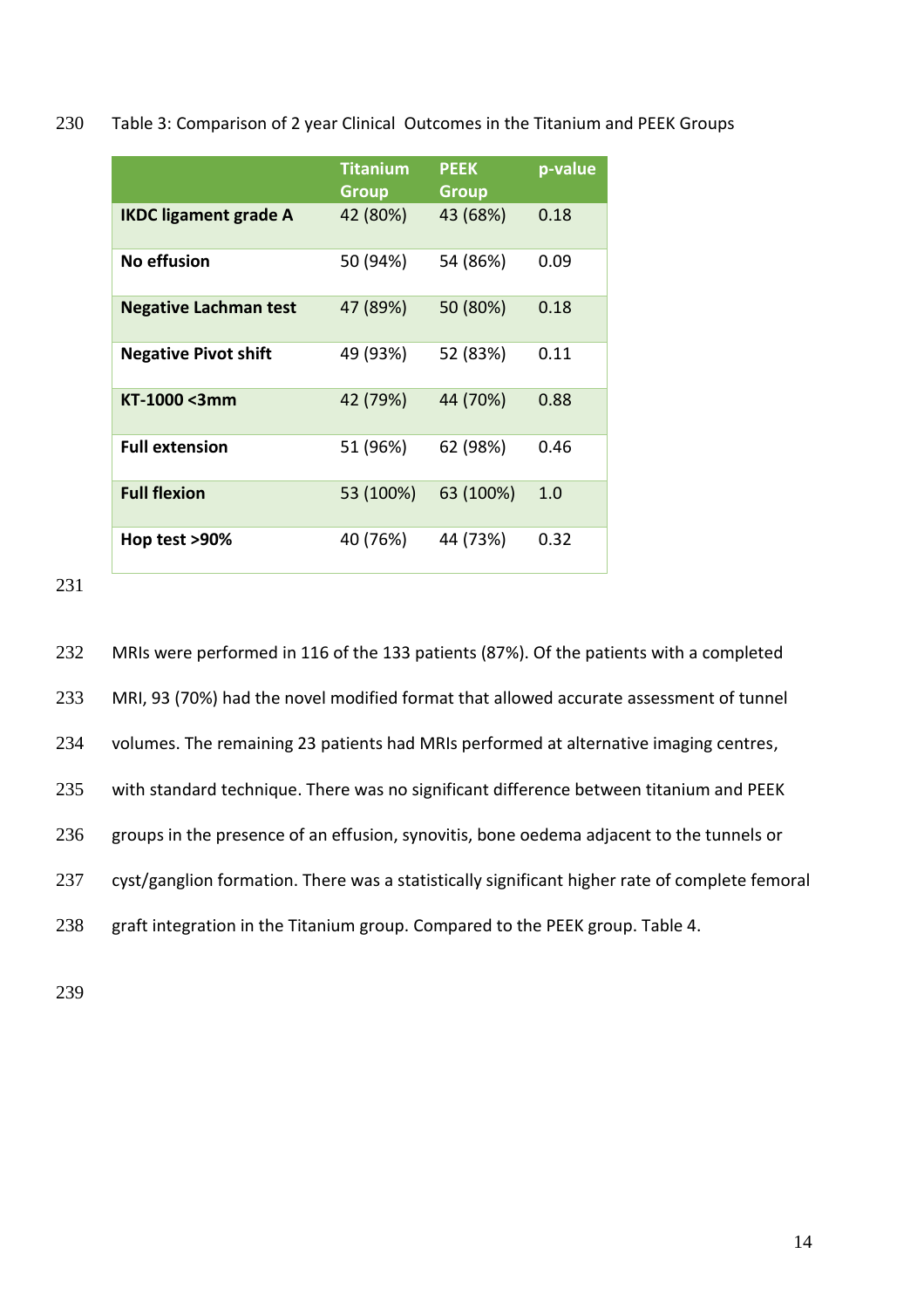240 Table 4: Comparison of MRI evaluation in the Titanium and PEEK Groups

|                                       | <b>Titanium Group</b><br>$(n=55)$ | <b>PEEK Group</b><br>$(n=61)$ | $D -$<br>value |
|---------------------------------------|-----------------------------------|-------------------------------|----------------|
| <b>Effusion</b>                       | 42 (76%)                          | 41 (67%)                      | 0.28           |
| <b>Synovitis</b>                      | 12 (22%)                          | 6(10%)                        | 0.75           |
| Ligamentization                       | 49 (89%)                          | 51 (84%)                      | 0.39           |
| <b>Complete tibial integration</b>    | 53 (96%)                          | 57 (93%)                      | 0.48           |
| <b>Complete femoral integration</b>   | 55 (100%)                         | 55 (90%)                      | $0.03*$        |
| Bone oedema adjacent to tibial screw  | 7(13%)                            | 9(15%)                        | 0.75           |
| Bone oedema adjacent to femoral screw | 4(7%)                             | 7(12%)                        | 0.44           |
| Cyst/ganglion tibia                   | 10 (18%)                          | 8 (13%)                       | 0.45           |
| <b>Cyst/ganglion femur</b>            | $0(0\%)$                          | 9(15%)                        | 0.25           |
| Tunnel volume tibia                   | $3.5$ mm <sup>3</sup>             | 3.8 mm <sup>3</sup>           | 0.05           |
| <b>Tunnel volume femur</b>            | 3.3 mm <sup>3</sup>               | $2.8$ mm <sup>3</sup>         | $0.002*$       |

## 241

242 Regarding the inter-observer reliability of tunnel volumes performed on the post-operative 243 MRI, the intra-class coefficient (ICC) was high for the PEEK screw group; for the tibial tunnels 244 the ICC was 0.868, and for femoral tunnels 0.689. By comparison, for the titanium screws, 245 the ICC values were 0.768 for tibial tunnels and 0.531 for femoral tunnels. The tunnel  $246$  volumes on the tibia measured an average of 3.5mm<sup>3</sup> for the titanium group and 3.8mm<sup>3</sup> 247 for the PEEK group (p=0.054). There was a significant difference in the volume of the 248 femoral tunnels with the titanium group measuring an average of  $3.3$ mm<sup>3</sup> compared to 249 2.8mm<sup>3</sup> in the PEEK group (p=0.002).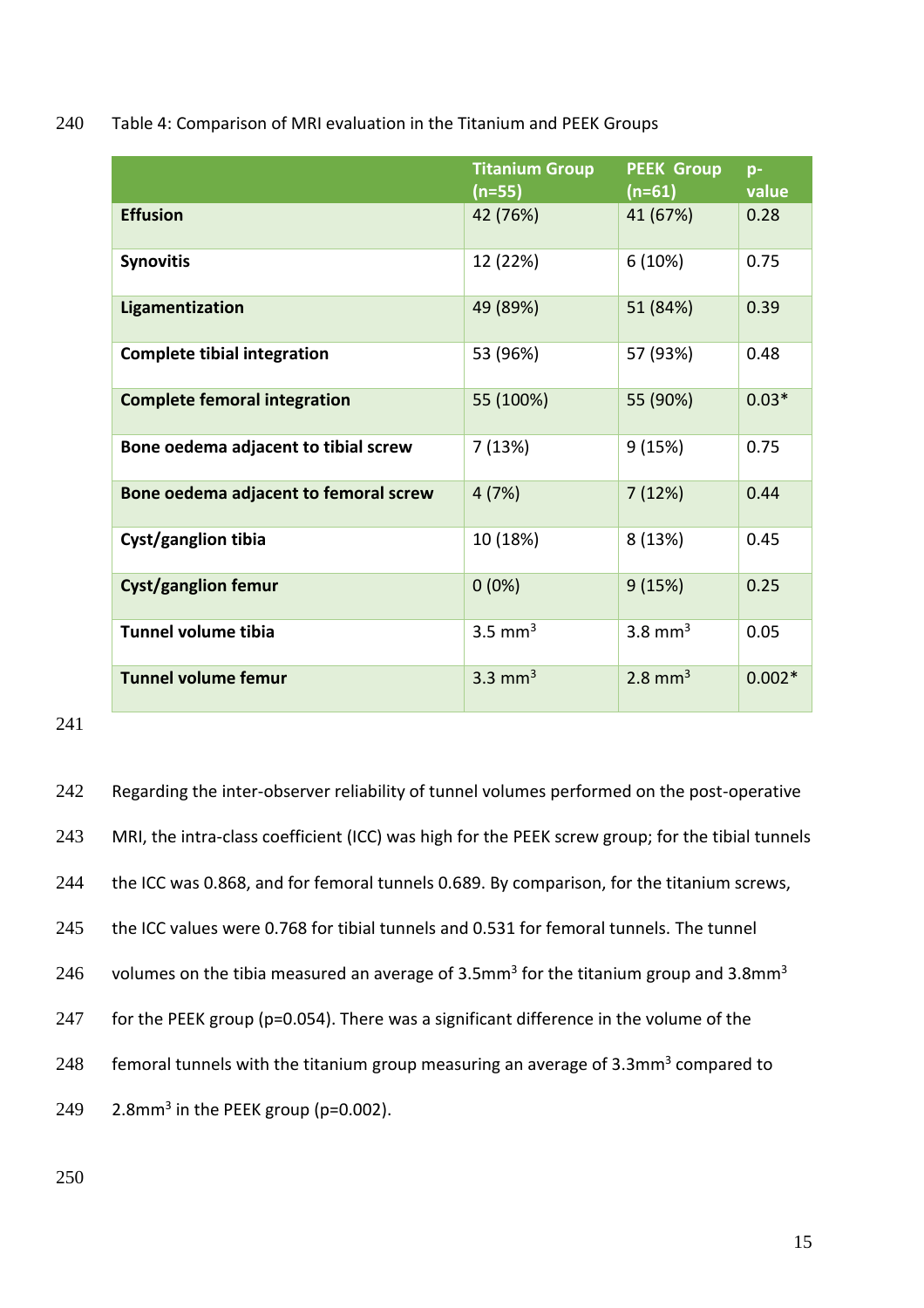#### 251 **DISCUSSION**

252 The results of this study show equivalence when comparing PEEK with titanium interference 253 screws when used for ACL reconstruction, in regards to mean subjective IKDC and Lysholm 254 knee scores, re-rupture rate, and objective examination with IKDC ligament exam grades. 255 Furthermore, PEEK screws did not show any difference in rates of synovitis, oedema or cyst 256 formation on MRI compared to titanium screws at 12 months.

257 Over the 24 months there were no re-ruptures within the PEEK group. The titanium group 258 did have four patients who ruptured their graft. This result nearly approached statistical 259 significant with a p-value of 0.054. The graft ruptures from the titanium screw cohort 260 occurred at three, five, nine, and 24 months post-surgery, and the respective causes were 261 fall whilst intoxicated, soccer, soccer, and fall from a ladder. It is probable that the failures 262 were related to the nature of the mechanism of injury or ill-advised early return to sport, 263 however there is also concern that titanium screws may damage to the graft when inserted 264 and thus may contribute to early failure<sup>11</sup>. A larger cohort size may have further exposed 265 this.

266 Another result which neared statistical significance was no pain with strenuous or very 267 strenuous activity (p=0.08). To determine significance of this variable would have required 268 70 subjects in each group and thus we are underpowered to appropriately examine this 269 variable. Cohort size is certainly a limitation and we are unable to conclude a difference on 270 this variable. However, without any significant differences in examination including effusion, 271 range of movement or stability as well as that an equivalent number of patients returned to,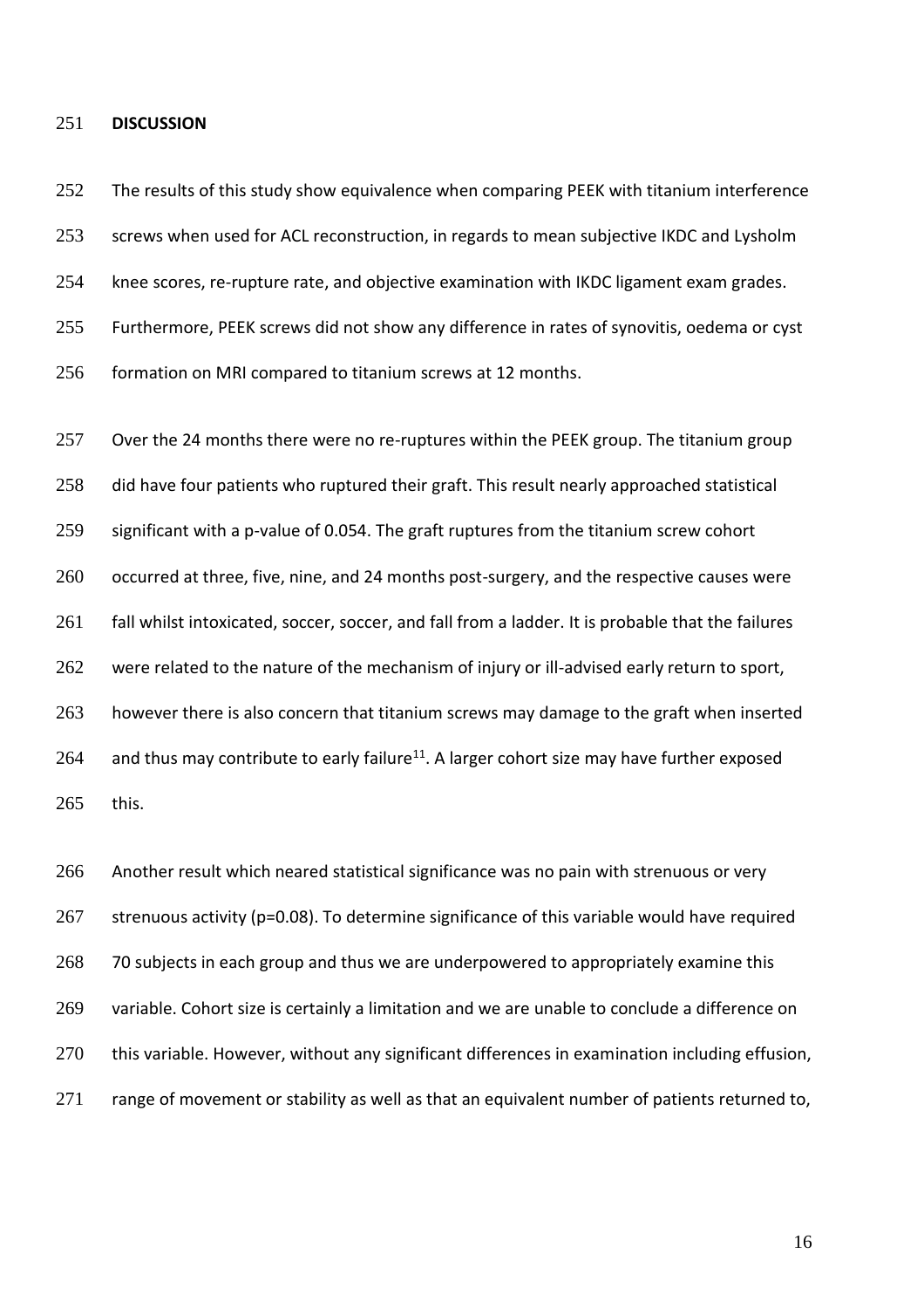272 at a minimum, strenuous level activity, it is difficult to determine what the source of pain may be for 17% of patients in the PEEK group.

 One of the benefits of PEEK is that it does not interfere with post-operative imaging on MRI. 275 This is indicated in the superior inter-observer reliability in measuring tunnel volumes for PEEK compared to titanium screws. Particularly on measuring the femoral tunnels with 277 titanium, the reliability was graded as moderate agreement as per Landis and Koch criteria compared to substantial in the PEEK group. This is likely secondary to the degree of scatter artifact caused by metal material. A further benefit is that compared to bioabsorbable screws, PEEK does not cause cysts or inflammatory change due to degradation, showing comparable results to titanium. Furthermore, in the case of revision surgery the PEEK screw can be removed with the same ease of titanium as, unlike bioabsorbable screws, PEEK does not lose structural integrity over time.

 There was noted to be a high rate of effusion identified on MRI in the titanium and PEEK groups at 76% and 67% (p=0.3). Effusions were graded to be small and the incidence of associated synovitis was relatively low, 22% and 10% for Titanium and PEEK groups respectively. It has previously been reported that at 12-months only 11% of patients will 288 have a knee joint effusion back to baseline <sup>15</sup>. Therefore, this rate of MRI reported effusion may be expected at 12-month review. It is noted that at clinical review at 24 months, 94% and 86% of patients in the Titanium and PEEK group had no clinically apparent effusion.

 There was found to be a significant difference between the titanium and PEEK screw groups 292 in regards to the proportion of patient who demonstrated incomplete graft integration on the femoral side. This finding was seen in six of the 61 patients (10%) in the PEEK group, and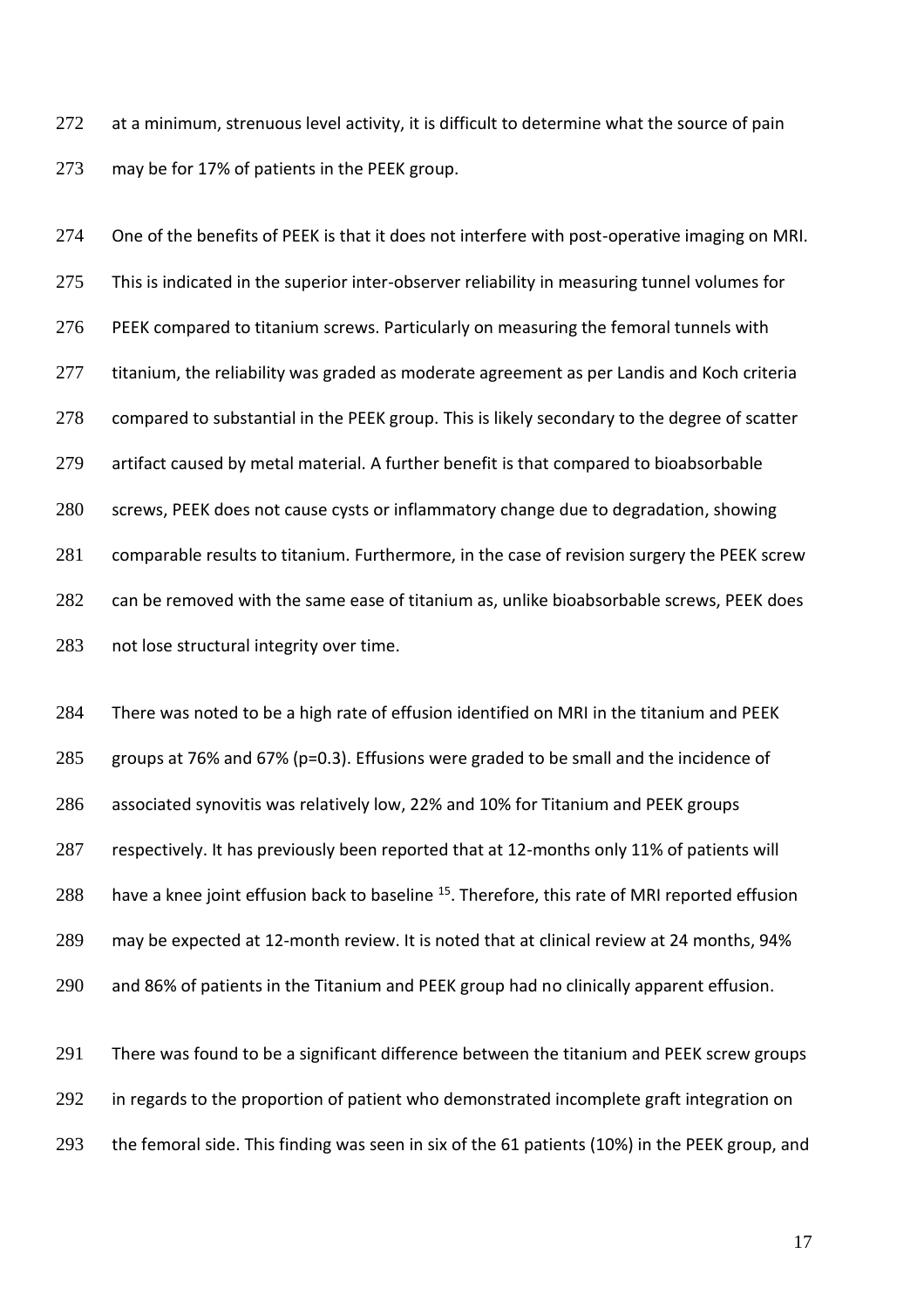none of the 55 patients from the titanium group. Incomplete integration was defined as focal or diffuse high signal in the graft adjacent to the interference screw, if this was not 296 observed then it was categorized as complete integration. It is likely that the difference in 297 femoral integration is attributable to the inability to assess graft signal in the presence of metal artifact caused by the titanium screw, despite the use of suppression software. This concept can be seen below by comparing representative MRI slices from a titanium and PEEK screw patient (Figure 3). It can be seen that the graft is directly adjacent to the screw and obscured by metal artifact in the titanium screw group.. There was, however, no significant difference in the rates of complete integration for the tibia. Artifact produced by metal in MRI scan is related to, amongst other things, the orientation of the implant in the 304 magnetic field<sup>23</sup>. It is believed that the oblique orientation of the screw in the femoral tunnel results in a greater degree of artifact and difficulty in visualizing the graft. It is our impression that the result of incomplete integration of the graft at the femur in the PEEK group is unlikely to accurately represent a true difference in behaviour of the grafts about the two screw types, but rather an inferior ability to accurately view the graft adjacent to the metal screws.

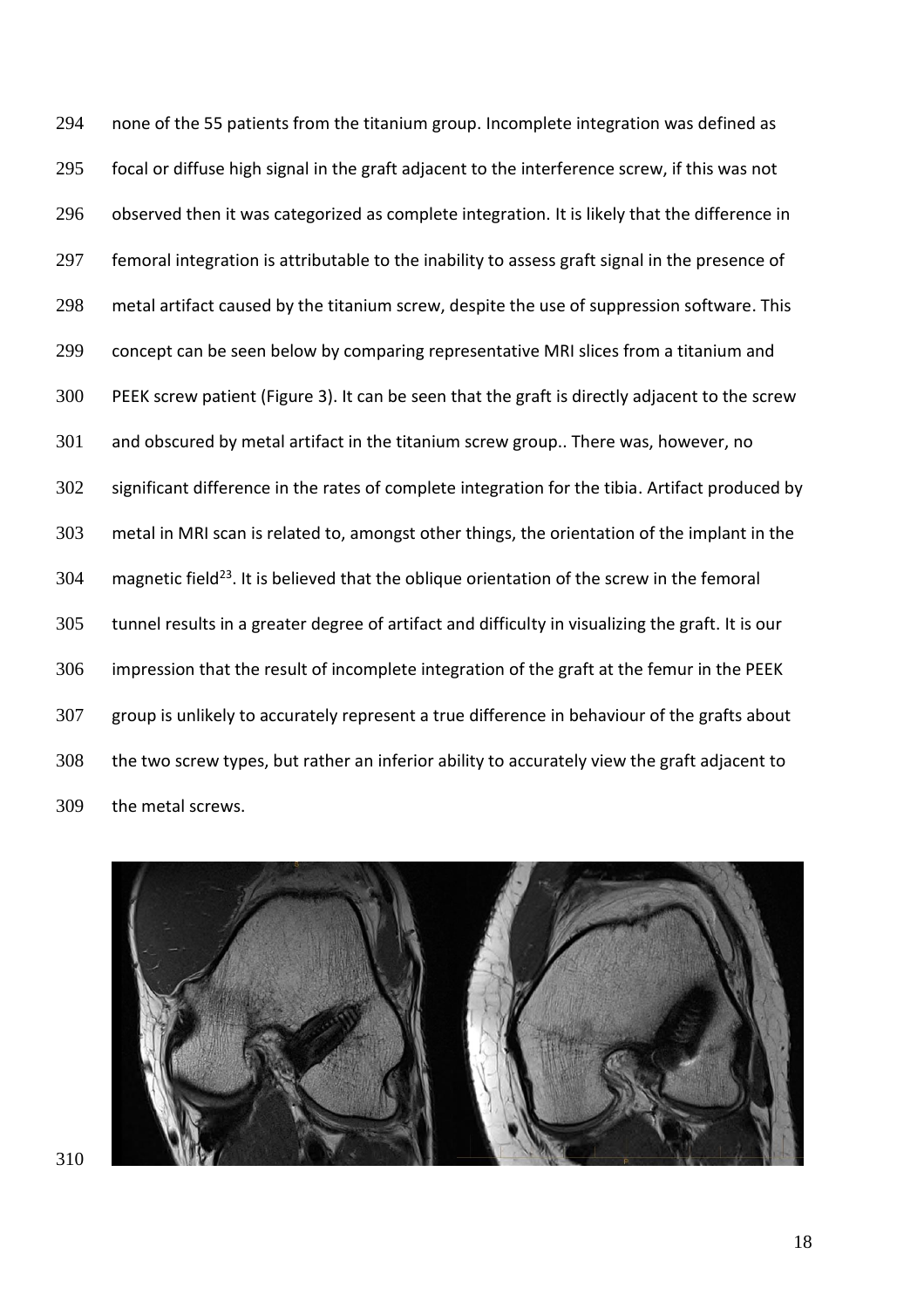Figure 3: Comparison of MRI appearance of bone adjacent to a PEEK (3a) and titanium (3b) screw, highlighting interference phenomenon caused by metallic properties of titanium which reduces the ability to visualise the adjacent tunnel and ACL graft

 It was also found that there was a significant difference in the tunnel volume of the femur with the titanium tunnel being significantly wider (p=0.002). As with the difficulty of interpreting complete femoral integration, it was particularly difficult to measure the true volume of the femoral tunnel with the metal artifact. This can also be illustrated with the rates of inter-observer reliability. There was less consistence in measuring of the femoral tunnels compared to the tibial tunnels; 0.689 and 0.531 for PEEK and titanium on the femur, compared to 0.868 and 0.768 on the tibia. Measurement of the femoral tunnel with the titanium screw had only a moderate ICC, this is possibly due to the obliquity of the tunnel within the femur and its tangential course to the cortical margin. The tibial tunnel runs deeply with the tibal and thus is easier to define.

 This study demonstrates a novel volume assessment technique for tibia and femoral tunnels and show that the absence of signal flare on MRI from the PEEK screws greatly improved inter-observer reliability. There are several techniques suggested in the literature for the 329 assessment of tunnel size  $^{1, 7, 10 \cdot 12, 17, 24, 25}$  with CT scan typically seen as the gold standard<sup>8, 17</sup>. However, ICC for CT scan has previously been reported as only 0.49-0.76 for intra and inter-331 observer reliability<sup>18</sup>. In most clinical settings, sufficient information regarding tunnel size and widening can be gathered from plain radiographs to allow planning of revision surgery. Where quantitative volume assessment is important, for example in the setting of research, given the combination of higher accuracy, absence of radiation, and additional soft tissue information garnered, we feel tunnel volume assessment is best done with MRI. Mayr et. al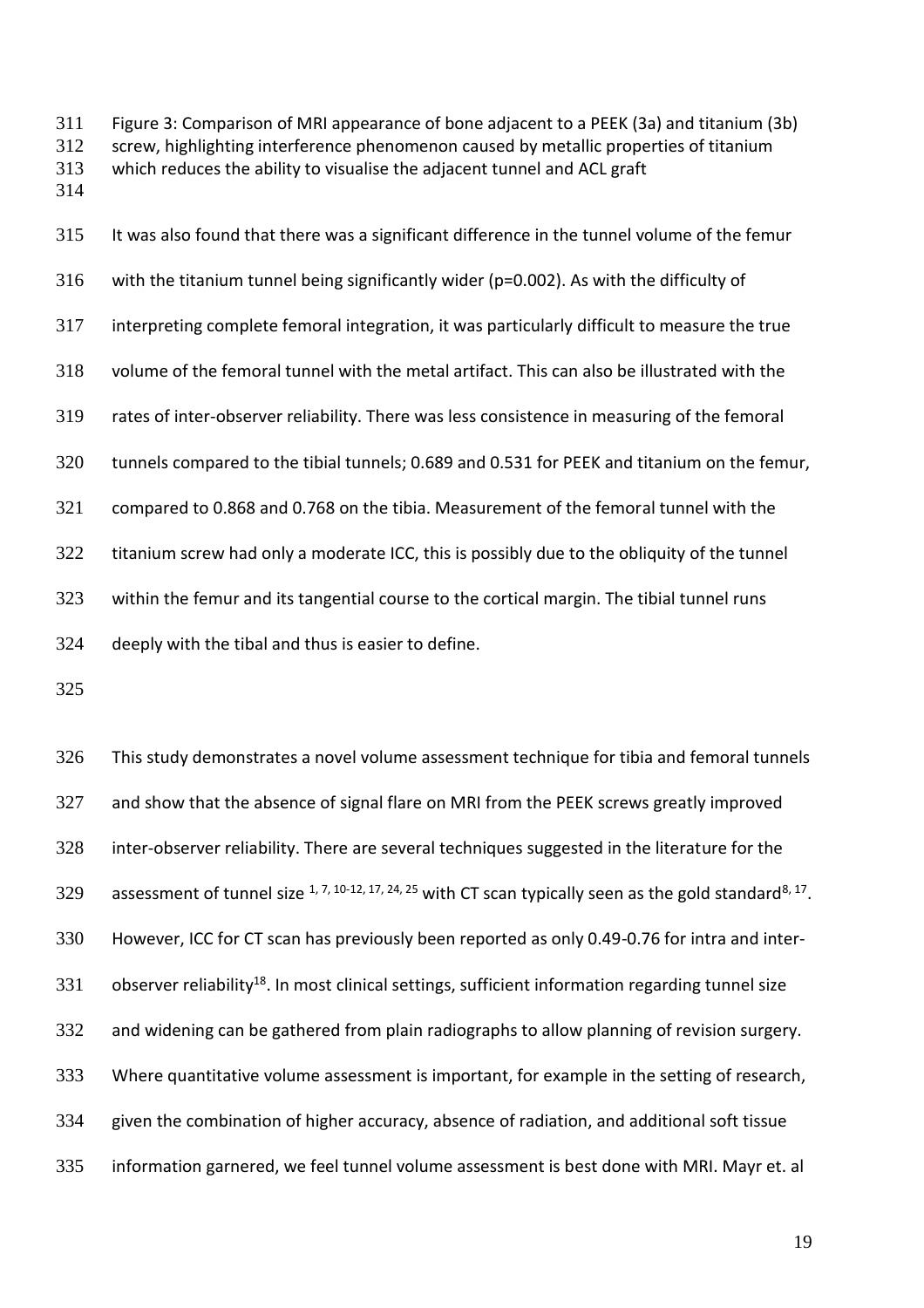also measured tunnel volume on 1.5T MRI however with measurements off of the axial 337 slice, rather than our technique of slices perpendicular to the tunnel  $^{17}$ . For the tibia they found almost identical ICC of 0.869. Similar to our findings, the ICC for the femur was lower than that of the tibia. Although they reported a higher rate of ICC, we feel that due to the trajectory of the femoral tunnel, a perpendicular oblique view on a 3T scanner shows a greater number of slices with the tunnel visible and better reflects the true tunnel volume. The technique presented here can be used with standard MRI scanners and requires only modification of the orientation of the acquired slices.

 From this study we conclude equivalent clinical outcomes of PEEK interference screws compared to titanium. The use of PEEK interference screws in ACL reconstruction provides a stable, reliable method of fixation. There is no significant difference in subjective measures, objective examination or graft reinjury at two year follow up when compared with titanium interference screws. MRI assessment at one year showed equivalent rates of effusion, synovitis, ligamentization and cyst formation, and the absence of signal flare on PEEK MRI images allowed for reproducible tunnel volume measurements and adequate assessment of the graft in the tunnels. The PEEK screw is an alternative to the gold standard of titanium screw in ACL reconstruction, may simplify revision procedures and allow for superior imaging of the tunnel and graft. PEEK interference screws are now our preferred method of fixation for ACL reconstruction.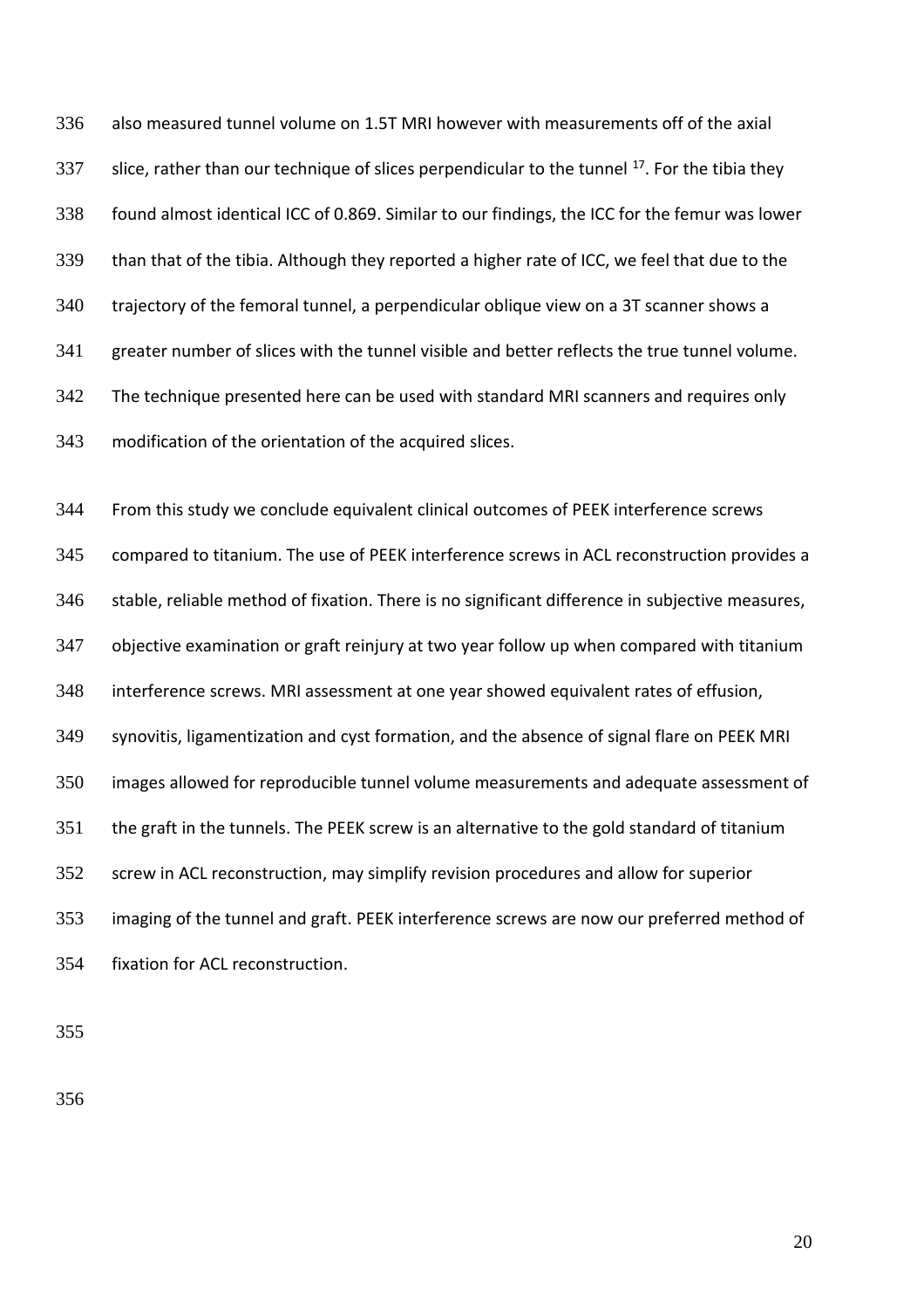| 357        |     | <b>REFERENCES</b>                                                                                                                                                      |
|------------|-----|------------------------------------------------------------------------------------------------------------------------------------------------------------------------|
|            |     |                                                                                                                                                                        |
| 358        | 1.  | Araki D, Kuroda R, Matsumoto T, et al. Three-dimensional analysis of bone tunnel                                                                                       |
| 359        |     | changes after anatomic double-bundle anterior cruciate ligament reconstruction using                                                                                   |
| 360        |     | multidetector-row computed tomography. Am J Sports Med. 2014;42(9):2234-2241.                                                                                          |
| 361<br>362 | 2.  | Ayzenberg M, Arango D, Gershkovich GE, Samuel PS, Saing M. Pullout strength of                                                                                         |
| 363        |     | a novel hybrid fixation technique (Tape Locking Screw) in soft-tissue ACL<br>reconstruction: A biomechanical study in human and porcine bone. Orthop Traumatol         |
| 364        |     | Surg Res. 2017;103(4):591-595.                                                                                                                                         |
| 365        | 3.  | Bostman OM, Pihlajamaki HK. Adverse tissue reactions to bioabsorbable fixation                                                                                         |
| 366        |     | devices. Clin Orthop Relat Res. 2000(371):216-227.                                                                                                                     |
| 367        | 4.  | Bourke HE, Gordon DJ, Salmon LJ, Waller A, Linklater J, Pinczewski LA. The                                                                                             |
| 368        |     | outcome at 15 years of endoscopic anterior cruciate ligament reconstruction using                                                                                      |
| 369        |     | hamstring tendon autograft for 'isolated' anterior cruciate ligament rupture. J Bone                                                                                   |
| 370        |     | Joint Surg Br. 2012;94(5):630-637.                                                                                                                                     |
| 371        | 5.  | Bourke HE, Salmon LJ, Waller A, et al. Randomized controlled trial of                                                                                                  |
| 372        |     | osteoconductive fixation screws for anterior cruciate ligament reconstruction: a                                                                                       |
| 373        |     | comparison of the Calaxo and Milagro screws. Arthroscopy. 2013;29(1):74-82.                                                                                            |
| 374        | 6.  | Bowers ME, Tung GA, Trinh N, et al. Effects of ACL interference screws on articular                                                                                    |
| 375        |     | cartilage volume and thickness measurements with 1.5 T and 3 T MRI. Osteoarthritis                                                                                     |
| 376        |     | Cartilage. 2008;16(5):572-578.                                                                                                                                         |
| 377        | 7.  | de Beus A, Koch JE, Hirschmann A, Hirschmann MT. How to evaluate bone tunnel                                                                                           |
| 378        |     | widening after ACL reconstruction - a critical review. Muscles Ligaments Tendons J.                                                                                    |
| 379        |     | 2017;7(2):230-239.                                                                                                                                                     |
| 380        | 8.  | de Beus A, Koch JE, Hirschmann A, Hirschmann MT. How to evaluate bone tunnel                                                                                           |
| 381        |     | widening after ACL reconstruction - a critical review. Muscles, ligaments and tendons                                                                                  |
| 382        |     | journal. 2017;7(2):230-239.                                                                                                                                            |
| 383        | 9.  | de Padua VBC, Vilela JCR, Espindola WA, Godoy RCG. Bone tunnel enlargement                                                                                             |
| 384        |     | with non-metallic interference screws in ACL reconstruction. Acta ortopedica                                                                                           |
| 385        |     | brasileira. 2018;26(5):305-308.                                                                                                                                        |
| 386        | 10. | Frosch KH, Sawallich T, Schutze G, et al. Magnetic resonance imaging analysis of                                                                                       |
| 387        |     | the bioabsorbable Milagro interference screw for graft fixation in anterior cruciate                                                                                   |
| 388        |     | ligament reconstruction. Strategies Trauma Limb Reconstr. 2009;4(2):73-79.                                                                                             |
| 389        | 11. | Fules PJ, Madhav RT, Goddard RK, Newman-Sanders A, Mowbray MA. Evaluation                                                                                              |
| 390        |     | of tibial bone tunnel enlargement using MRI scan cross-sectional area measurement                                                                                      |
| 391        |     | after autologous hamstring tendon ACL replacement. Knee. 2003;10(1):87-91.                                                                                             |
| 392        | 12. | Kim SJ, Bae JH, Song SH, Lim HC. Bone tunnel widening with autogenous bone                                                                                             |
| 393        |     | plugs versus bioabsorbable interference screws for secondary fixation in ACL                                                                                           |
| 394        |     | reconstruction. J Bone Joint Surg Am. 2013;95(2):103-108.                                                                                                              |
| 395        | 13. | Kurtz SM, Devine JN. PEEK biomaterials in trauma, orthopedic, and spinal implants.                                                                                     |
| 396        |     | <i>Biomaterials.</i> 2007;28(32):4845-4869.                                                                                                                            |
| 397        | 14. | Landis JR, Koch GG. The measurement of observer agreement for categorical data.                                                                                        |
| 398        |     | Biometrics. 1977;33(1):159-174.                                                                                                                                        |
| 399        | 15. | Lindstrom M, Wredmark T, Wretling ML, Henriksson M, Fellander-Tsai L. Post-                                                                                            |
| 400        |     | operative bracing after ACL reconstruction has no effect on knee joint effusion. A                                                                                     |
| 401<br>402 | 16. | prospective, randomized study. Knee. 2015;22(6):559-564.                                                                                                               |
| 403        |     | Mao G, Qin Z, Li Z, Li X, Qiu Y, Bian W. A tricalcium phosphate/polyether ether<br>ketone anchor bionic fixation device for anterior cruciate ligament reconstruction: |
| 404        |     | Safety and efficacy in a beagle model. J Biomed Mater Res B Appl Biomater. 2018.                                                                                       |
|            |     |                                                                                                                                                                        |